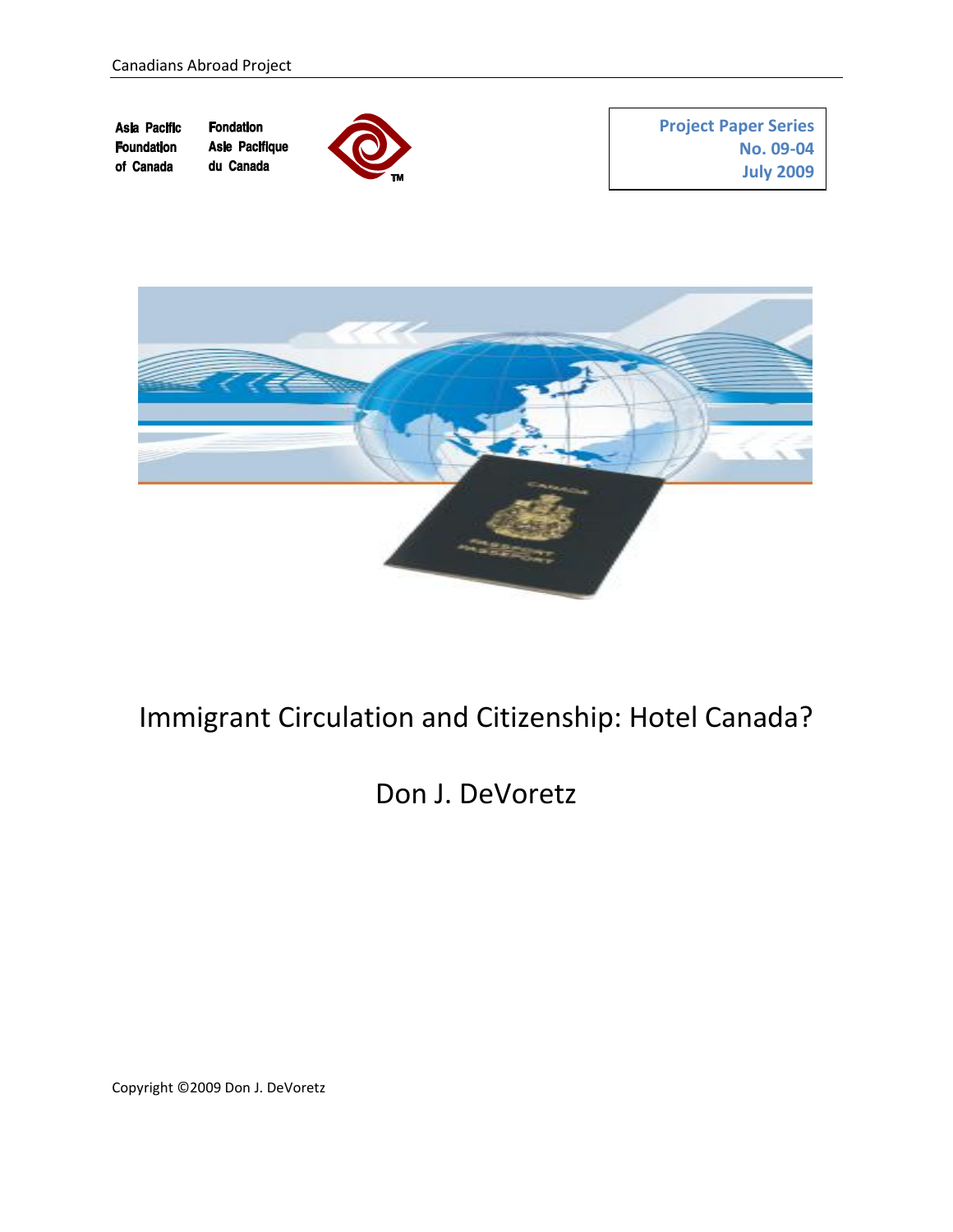## Immigrant Circulation and Citizenship: Hotel Canada?

Don J. DeVoretz $1$ 

*"You can check out anytime you like, but you can never leave" Lyrics from* Hotel California *by Don Henley and Glenn Fry*

**Abstract:** Canada has experienced a unique problem as a subset of its immigrants, approximately 10%, leave after ascension to citizenship. In this paper I argue that both the degree of immigrant naturalization and subsequent emigration from Canada is conditioned by economic opportunities and Canadian citizenship policies. A triangular model of movement comprising the concept of an entrep  $\hat{\alpha}$  destination serves as a basis to argue that immigrants to entrepôt countries are faced with the decision to stay or leave after citizenship ascension. Limited evidence is presented to support the conclusion that recently naturalized Canadian immigrants who leave for a third country (USA) or return home (Hong Kong) experience positive selection and overachieve.

#### **I. Introduction**

 $\overline{a}$ 

Immigrant ascension to citizenship has often been viewed as a paramount step in the immigrant integration process. The modern immigrant-receiving nation state recognizes this fact by often placing stringent criteria on the immigrant citizenship ascension process. In this paper I argue that immigrants" ascension to citizenship is one step in a series of decisions on mobility which ironically may induce newly naturalized citizens to leave the host country.

The economic consequences of this move affect the three agents involved in the migration process: the host state, the sending state, and the migrant. It is the purpose of this paper to provide a model to predict the likelihood of recently naturalized citizens to stay or leave Canada and to describe the economic consequences of their decision on the three agents. The latter of course have dramatically different viewpoints on post-naturalization emigration (DeVoretz 2006). Newly naturalized citizens may see further emigration as a mechanism to increase their economic welfare, while policymakers in Canada may interpret post-naturalization emigration as a loss of heavily subsidized human capital which in turn creates an impending long-term economic liability. In short, Canadian policymakers and citizens alike may come to feel that Canada plays the role of a hotel to short-term guests.

 $1$  Don DeVoretz is a professor at Simon Fraser University and he can be contacted at [devoretz@sfu.ca](mailto:devoretz@sfu.ca)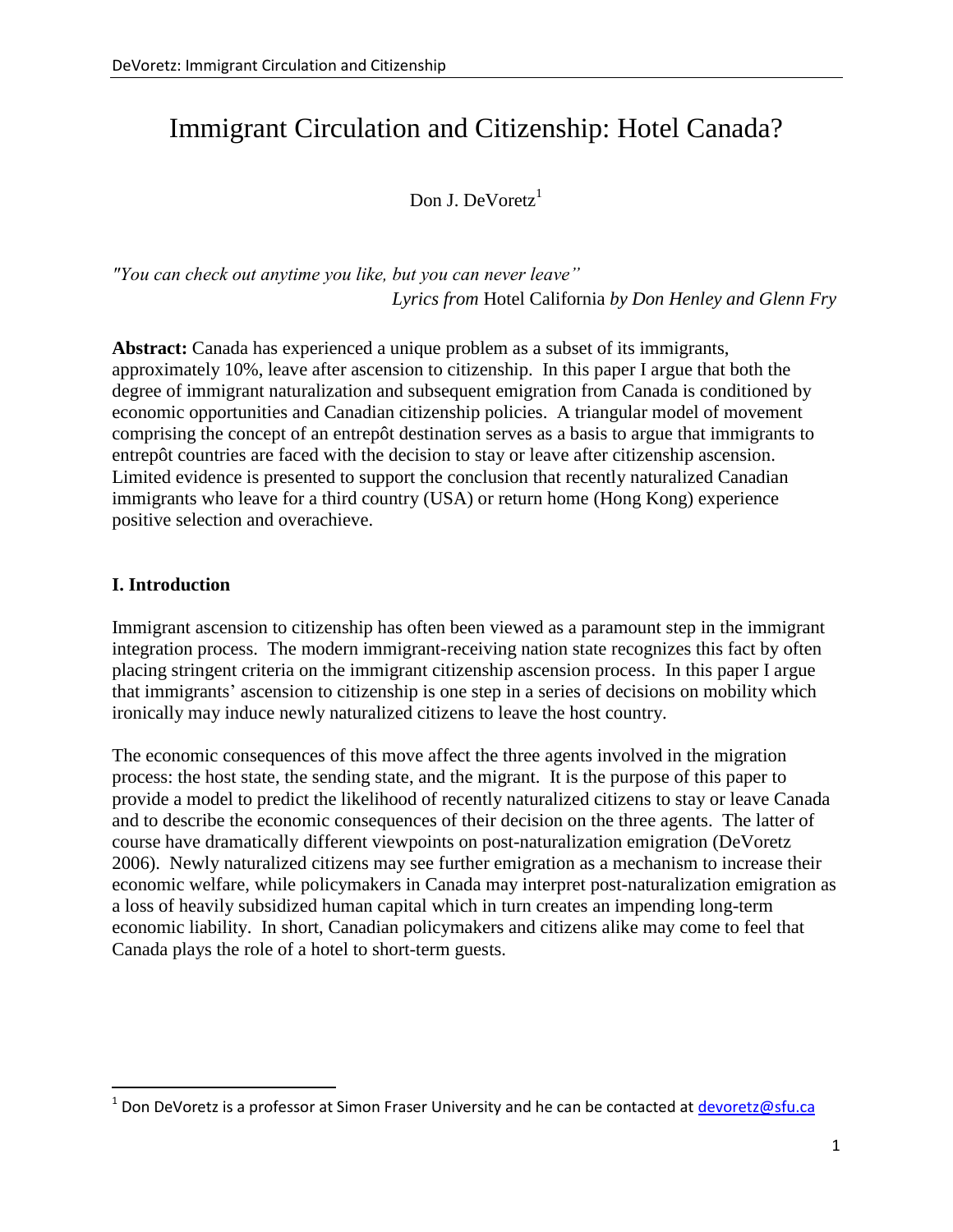## **II. Triangular Movement**

The argument embedded in Figure 1 is that citizenship ascension occurs after immigrants migrate from the sender country (A) to the entrep  $\hat{\alpha}$  country (B). This entrep  $\hat{\alpha}$  country is defined as an immigrant-receiving area that provides extensive subsidized human capital to recently arrived immigrants. Thus, the decision to ascend to citizenship is embedded in a geographical space since it is made after time is spent in the entrep  $\hat{\alpha}$  country (B). This citizenship acquisition decision has further geographical implications since a new passport can facilitate further movement to (C) or the rest of the world (ROW). However, citizenship ascension in country B can in turn reduce the probability of returning to the sender country (A) if dual citizenship is not recognized by either country.



**Figure 1: Immigrant Triangle**

Moreover, while immigrants reside in the entrep  $\hat{\alpha}$  country, forces appear to condition their decision to naturalize.<sup>1</sup> In particular, risk-adverse immigrants who want to invest in themselves leave country (A) as they are concerned with accumulating human capital. In this triangular model the entrep  $\hat{\alpha}$  destination differentiates itself from the ROW by the presence of private and public agents who provide subsidized human capital and free public goods. The subsidized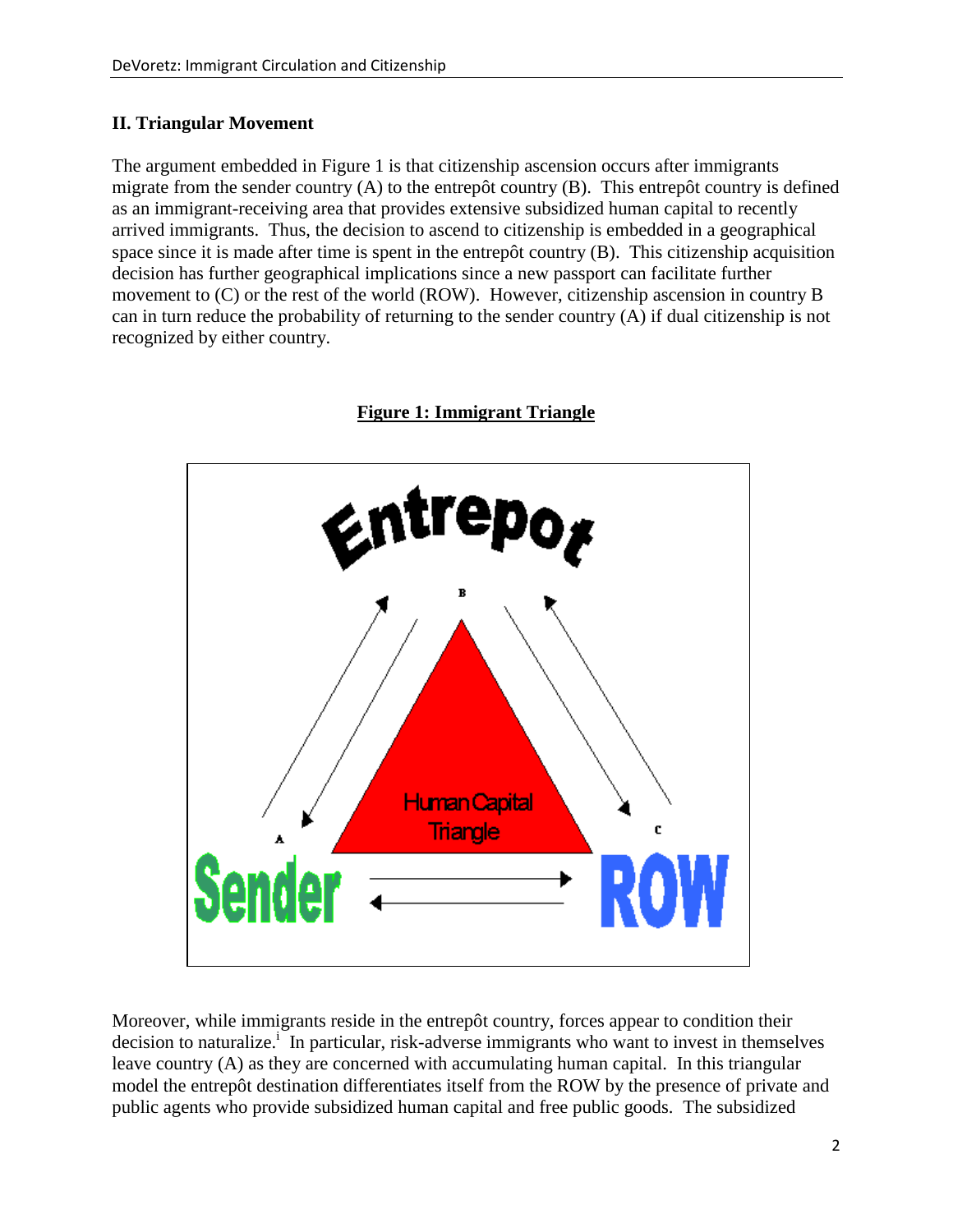provision of human capital includes language training, retraining for certification of credentials, extended welfare benefits and anticipated future social security benefits as well as subsidized formal education. Moreover, with little or no waiting period, the entrep  $\hat{\alpha}$  country provides three public goods to immigrants: family reunification privileges, citizenship, and a passport and near visa-free travel.

On the other hand, the ROW is defined as a set of countries (e.g., the United States) where immigrants receive no subsidized human capital and must wait a long time to obtain public goods, and hence this environment attracts risk-taking immigrants.<sup>ii</sup>

Given the provision of subsidized human capital benefits, it can be argued that risk-averse immigrants will rationally choose the entrep  $\hat{\alpha}$  destination or the ROW, and then refrain from, or ascend to, citizenship. However, ascension to citizenship in an entrep  $\hat{\alpha}$  destination will only occur if, at a later stage, a secondary calculation reveals that the costs of ascending to citizenship are lower than the benefits.

What are the costs of ascension to citizenship? The major cost arises in the absence of mutually recognized dual citizenship policy by both the sending and receiving countries, since under this condition citizenship in the entrep  $\hat{\alpha}$  country reduces or eliminates future access to the sending country"s labour market. The economic benefits to citizenship ascension are argued to include greater access to both the entrep  $\hat{\alpha}$ 's labour market and all labour markets accessible by the immigrant via the newly acquired passport from the entrep  $\hat{\alpha}$  country.

Several major predictions now appear under this triangular model. These include immigrant selfselection: risk-averse immigrants choose country B and risk takers move directly to country C. In addition, once in entrep  $\hat{\alpha}$  country B, those immigrants who enjoy mutual dual citizenship recognition and have, while in residence, accumulated substantial subsidized human capital, will likely acquire citizenship. Moreover, given the increase in their human capital and the anticipated access to a wider labour market post-naturalization, those immigrants who become citizens will have higher incomes.

In sum, this triangular model predicts that risk-adverse immigrants will choose the entrep  $\hat{\alpha}$ country and that some of them will selectively ascend to citizenship and reap economic rewards from naturalization.

## **III. Immigrant Decision Tree**

Figure 2 allows us to better understand the individual migrant's choice to stay or to move at each point in the triangle (countries A, B and C) and the role of the state in influencing that choice. At the outset I assume that our potential migrant in country A is myopic and will thus face a binary choice at each location, as depicted in Figure 2.

*Stage I*

In Stage 1 the migrants can either choose to obtain a job, further their education or migrate to an entrep  $\hat{\alpha}$  country (B) to obtain further education and/or gain subsidized general human capital,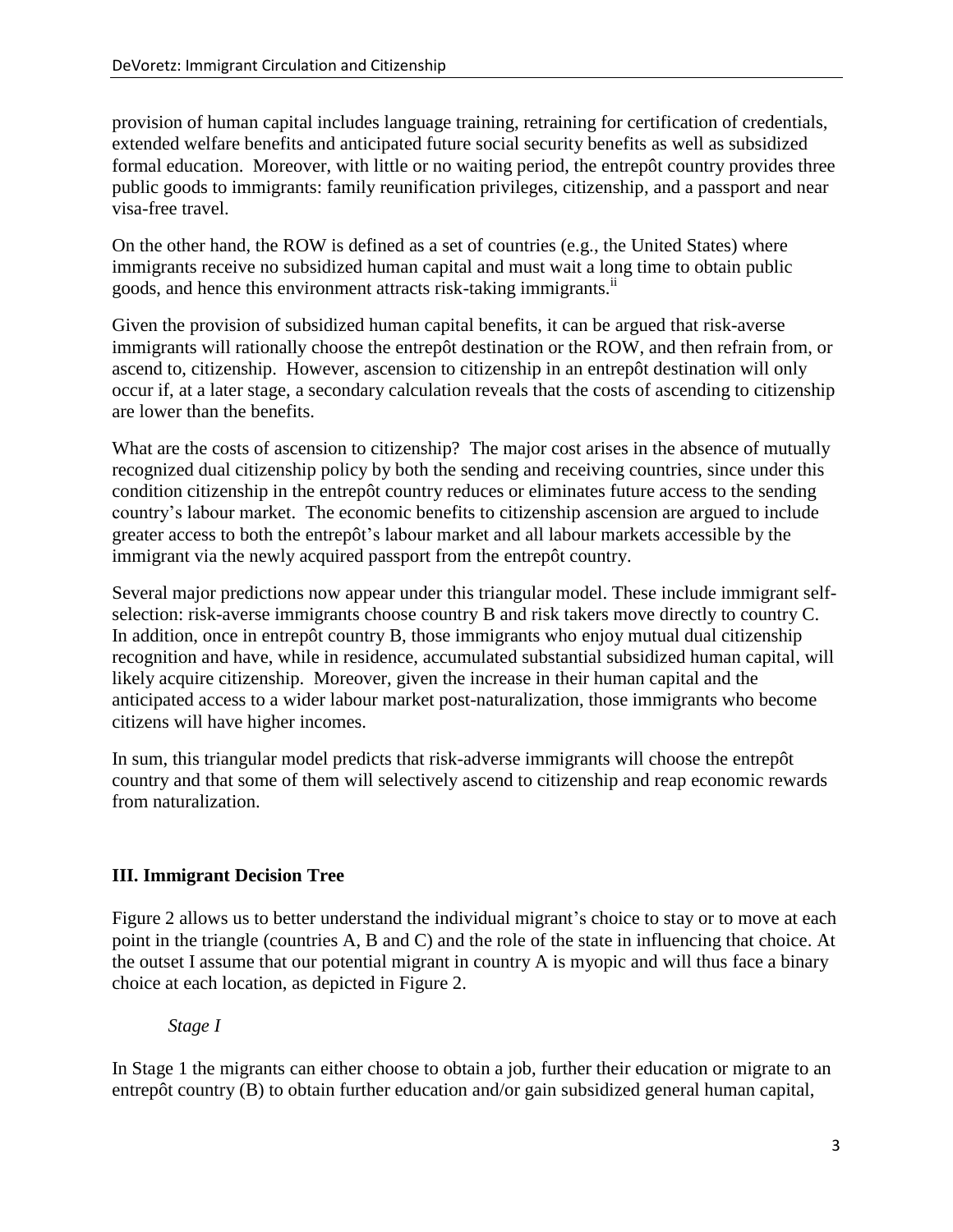such as language skills, and a job. An alternative migration-education strategy faced by the migrant in country A is to immediately leave country A to obtain an education in the entrep  $\hat{\alpha}$ country in Period I.<sup>iii</sup>

I argue that the majority of the migrants who leave country A will attempt to enter an entrep  $\hat{\alpha}$ country (B) where two agents will confer added benefits on them. The first quasi-private agent in the entrep  $\hat{\alpha}$  country (B) represents a publicly subsidized institution (university, non-government organization) that confers subsidized benefits on successful student applicants in Period I of Stage II. The second agent is the settlement worker who, by definition, provides limited general human capital (e.g., basic language training, adjustment to cultural mores, basic job search techniques) to enhance integration. Settlement workers may also have altruistic motives, namely to ease the immigrant's integration into society.<sup>iv</sup>



## **Figure 2: A Four-Stage Nested Stayer-Mover Model**

## *Period I of Stage 2*

The second type of benefits conferred on migrants in the entrep  $\hat{\alpha}$  country during Period I of Stage 2 are advanced forms of general human capital (enhanced language training, certification of past degrees, credential recognition, bridge training, etc.) more or less portable across economies.<sup>v</sup> Why would an entrep  $\hat{\alpha}$  country subsidize the acquisition of such human capital? Ironically the rationale most often cited in the entrep  $\hat{\alpha}$  country is to induce migrants to stay at the end of Period I and repay (via taxes) for their subsidized education. However, when outside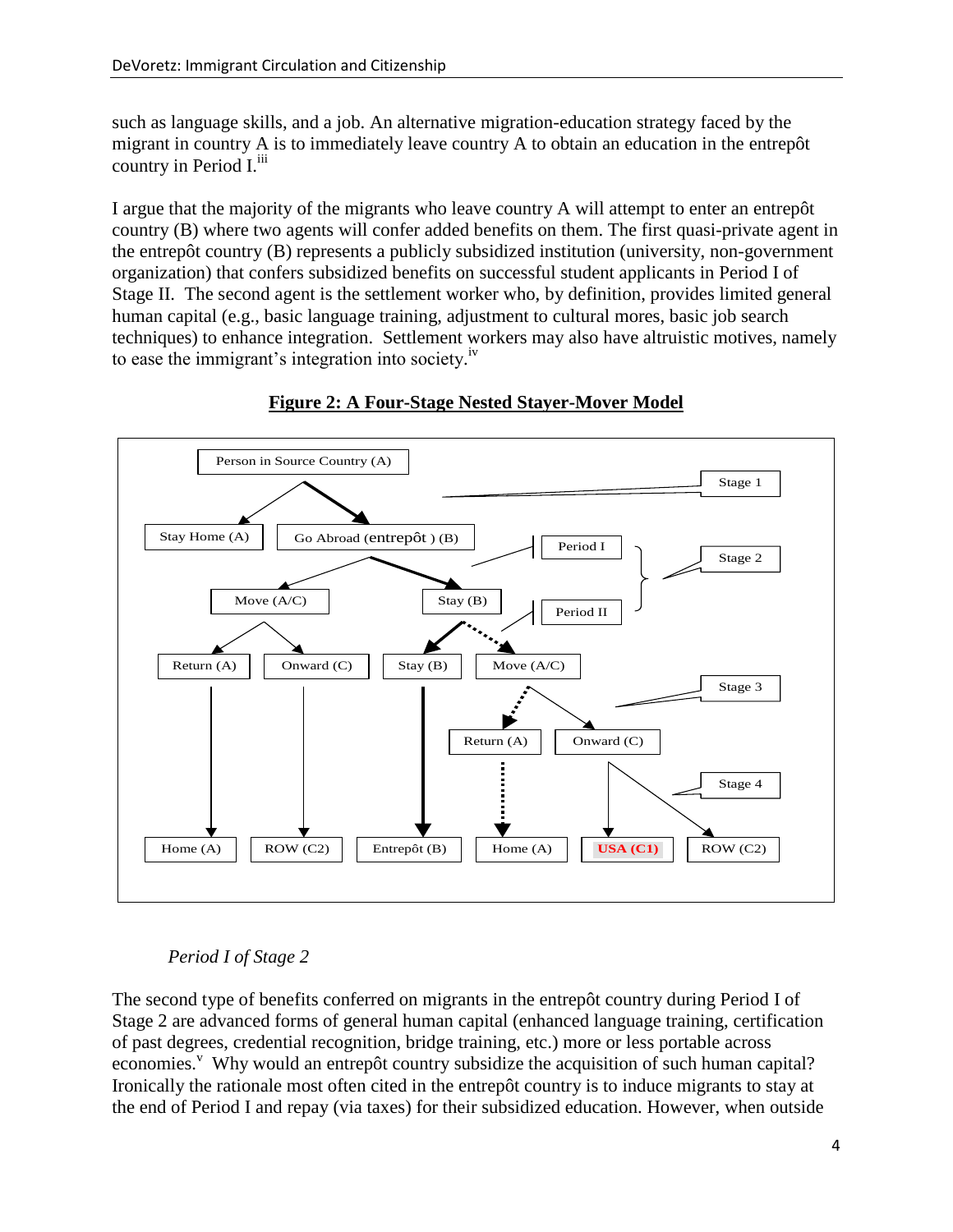regimes (e.g., home or ROW) offer a greater reward for the migrants" subsidized capital, the probability of migrants leaving at the end of Period II increases.<sup>vi</sup> They can either move at the end of Period I in Stage 2 and return home (A) or favour a limited number of onward destinations  $(C2$  countries).<sup>vii</sup>

## *Period II of Stage 2*

Once our prototypical immigrant has acquired subsidized specific and general human capital and decides to stay in B at the end of Period I in Stage 2, several legal institutions and state instruments intervene to affect the decision to leave or to stay at the end of Period II in Stage 2. The first set of these state instruments stem from the country of origin (A). The government in the sending country (A) may define the terms and conditions of return migration.

Let us review two extreme cases of the terms and conditions embedded in country A's stylized passports which affect the potential returning migrant's decision to stay in country (B) or leave for home (A) at the end of Period II of Stage 2. First, under passport P1, the sending country requires that the immigrant return at the end of Period II in country (B), or forfeit a previously posted bond. Under passport P2 the sending country alternatively allows an indefinite extension of the migrant's stay in the entrep  $\hat{\alpha}$  (B) or other countries (United States, ROW) without penalty or sanction. Thus, the sending country (A) can either encourage or discourage the decision to stay in the entrep  $\hat{\alpha}$  country (B) at the end of Period II of Stage 2 depending upon the type of passport issued in Stage I.

At the end of Period II of Stage 2, a public agent may either compel or encourage the ascension to citizenship of the immigrant who remained in the entrep  $\hat{\alpha}$  country (B). In the extreme case, the immigrant may be compelled to exercise the right of ascension to citizenship or leave the entrep  $\hat{\alpha}$  country. In other words, the ascension to citizenship constitutes an "up or out" decision at the end of Period II in Stage 2 depending on whether or not citizenship is granted.<sup>viii</sup> If it is rejected, migrants must leave for their home (A) or move onto another country (C2 or ROW).<sup>ix</sup>

If migrants successfully ascend to citizenship in the entrep  $\hat{\alpha}$  country, the sending country may prohibit them from returning and working in their country of origin (A) by denying them dual citizenship.<sup>x</sup> Thus, ascending to citizenship in the entrepôt country (B) can block a return move to country A, or allow a move to C1 (United States), and increase the probability of a move to C2. These various outcomes are by products of the public good aspects of both citizenship and the resulting passport issued by country B. As noted earlier, return movement to country A after ascending to citizenship in B is blocked by the lack of recognition in country A of dual citizenship. However, country B's citizenship allows free access to any free mobility zone covered under various trade treaties (e.g., NAFTA for Canada) of which country B is a signatory. In this case, the new immigrant free rides on the inherent public good of citizenship in B which is recognized by country C1 (United States) through prior negotiation with citizens of country B.<sup>xi</sup> I also argue that benefits of the past good actions of country B's past passport holders will confer mobility benefits on new passport holders in country B. For example, new passport holders in the entrep  $\hat{\alpha}$  country now will be allowed entrance to a larger set of countries in C2 without the requirement of a visitor's visa or waiting in long queues to obtain a working visa.<sup>xii</sup>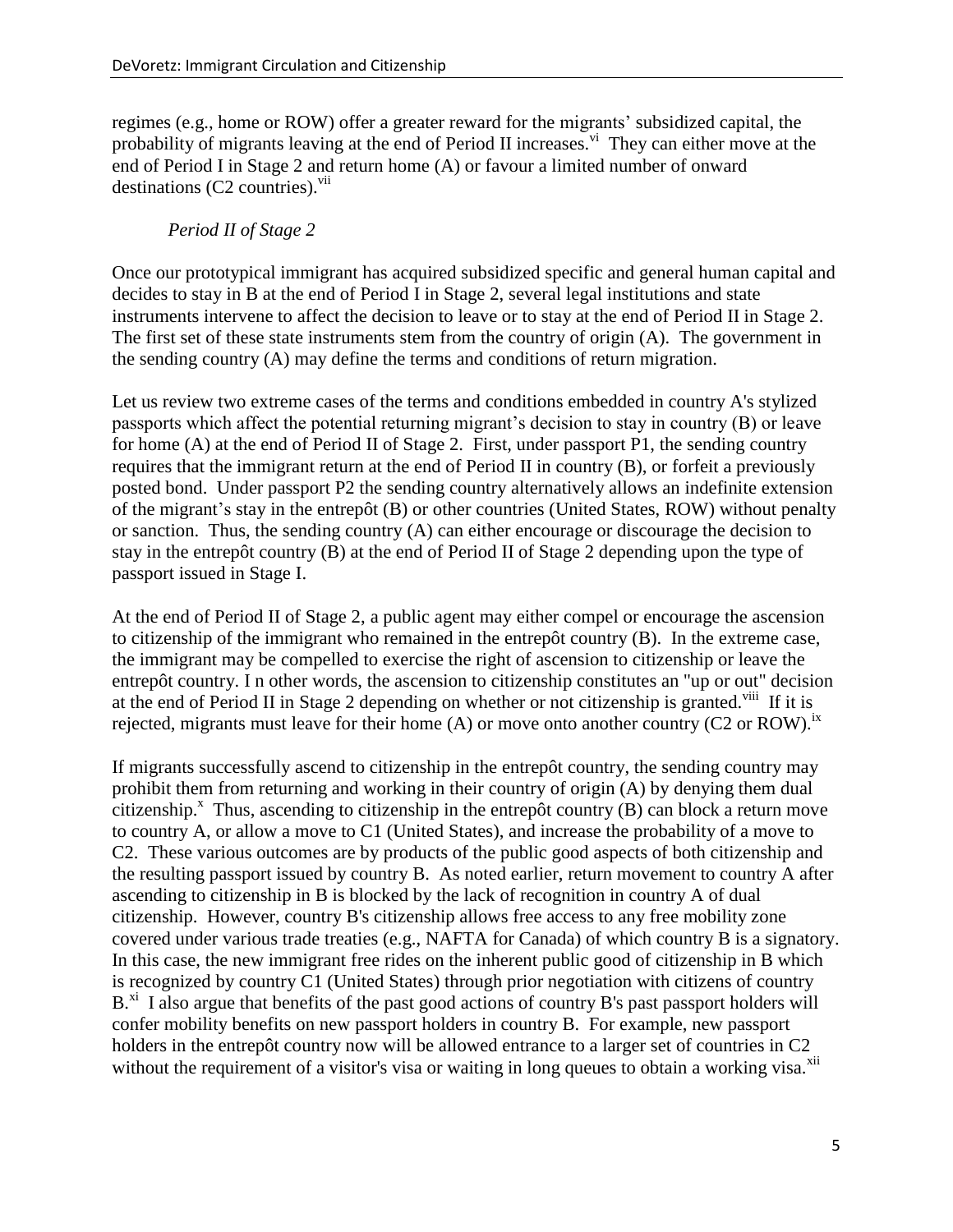In sum, we have outlined the complexity of the choices faced by migrant residents of countries (A) or (B). In fact, Figure 2 outlines seven possible strategies from (A-A-A) to (A-B-C2), and only under a few set of conditions will a dominant strategy appear unless we know the socioeconomic conditions of immigrants and the particular political institutions and regulations in each country. In the next section, I will outline the most common strategies employed under Figure 2 by Canadian immigrants *circa* 2001 through reference to two case studies conducted within the framework of the triangular model.

#### **IV. Economic and Mobility Impacts of Naturalization**

#### *Economic Impacts*

I argue at this point that the key institutional change that occurs in the immigrant path outlined in Figure 2 is the decision to ascend to citizenship. If an immigrant chooses to ascend to citizenship (and not all do) the substantial economic gains depicted in Figures 3 and 4 should lead the migrant to stay in country B.

Figure 3 reveals actual sizable citizenship effects for both the Chinese and the British earnings functions in Canada. However, the citizenship effect on Chinese earnings is larger. A Canadianborn age earnings profile is reported as a reference point (CB), and further highlights the citizenship effect on earnings. As noted, a Chinese immigrant experiences a substantial earnings disadvantage upon arrival, but ascension to citizenship results in increased earnings such as to nearly equal that of the Canadian-born. The observed citizenship effect on British immigrant earnings is smaller but sufficient to make these immigrants "overachievers". In other words, without citizenship British immigrants do not suffer an initial earnings disadvantage relative to the Canadian-born. However, after obtaining citizenship, British immigrants become "overachievers" and earn more than the Canadian-born.

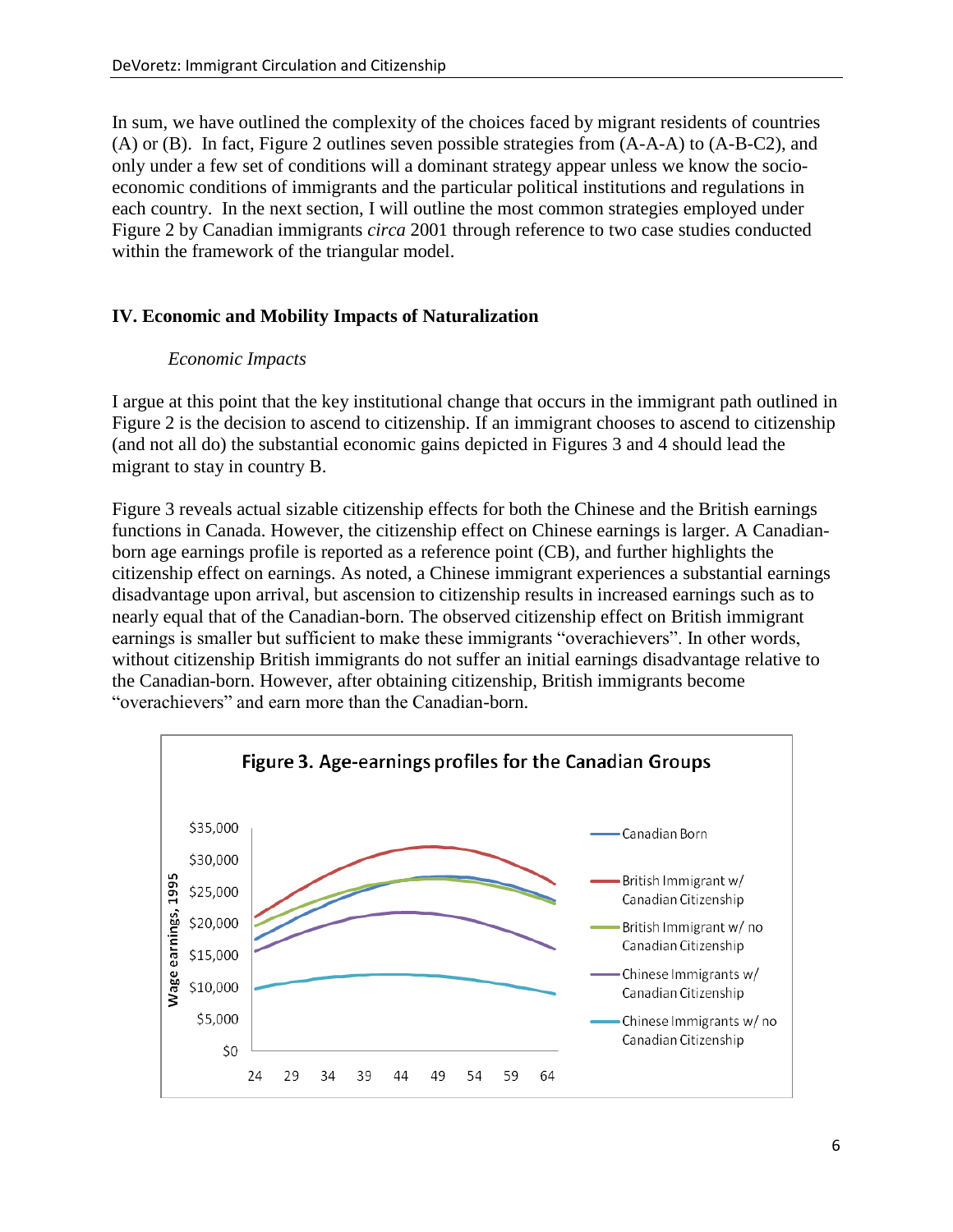As shown in Figure 4 the economic impacts of citizenship on migrants from the United States and India were also favourable, with naturalized Indians deriving a larger reward from citizenship than the Chinese.



#### *Naturalization and Mobility Impacts*

The sizable economic gains from citizenship ascension shown in Figures 3 and 4 are replicated for immigrants from many countries. However, there may still be economic incentives for newly naturalized citizens to move on to the ROW, return home (country A), or stay in country B, as depicted in Figure 2. Migrants may now choose a path to maximize their income stream net of costs given the citizenship effect, their human capital stock before and after moving, and the transactions costs of movement.

Some examples should illustrate this choice. Suppose a newly naturalized immigrant is an economic overachiever in country B (Figures 3 and 4, naturalized British) and both countries A and B jointly recognize dual citizenship, then the newly naturalized citizen will remain in  $B$ <sup>xIII</sup> However, if the economic premium derived from citizenship does not produce a "catch-up or cross-over" point for the naturalized immigrants (Figures 3 and 4, naturalized Chinese), then the immigrants may return home (country A) or move on to the ROW depending on the changing transaction costs associated with their new citizenship. If dual citizenship is not recognized by country A, then the newly naturalized citizens in country B will not return home. Their choice now becomes to stay in country B or move on to the ROW. Immigrants will leave country B if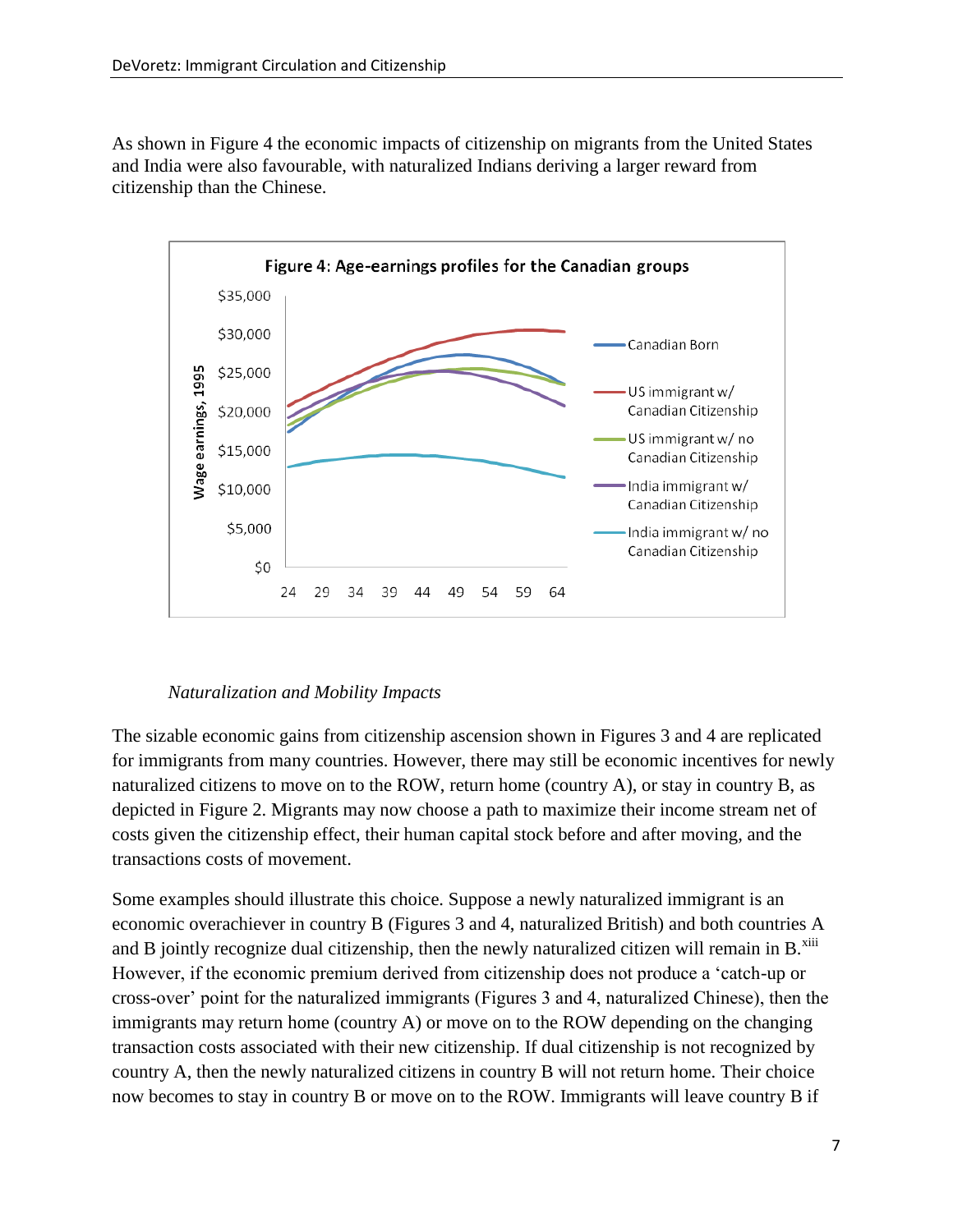the economic prospects in the ROW are at least equal to those in country B and if their new passport lowers the transactions costs of movement to the ROW. In the real world this is exactly the case of Chinese naturalized Canadian citizens with respect to further movement to the United States.<sup>xiv</sup> A third empirically relevant case is characterized by recently naturalized Ukrainians in North America. Given the confluence of a continuing faltering Ukrainian economy, Ukraine"s lack of recognition of dual citizenship and the 'overachiever' status of recently naturalized Ukrainians in North America little return or ongoing migration should be observed by naturalized Ukrainians in North America.<sup>xv</sup>

## **V. Some Empirical Evidence**

## *Citizenship Ascension*

The key prediction of this economic model of citizenship acquisition is that only if the net benefits of naturalization are positive will the immigrant ascend to citizenship. In turn if the economic benefits derived from citizenship acquisition are larger in the sending country or the ROW, the newly naturalized immigrant will leave and create the conditions of entrep  $\hat{\alpha}$  or hotel status for the host country. Otherwise the naturalized immigrant will stay.

The differential rates of immigrant naturalization in Canada reported in Figure 5 support the empirical findings presented in Figures 3 and 4 on the economic gains associated with citizenship acquisition.

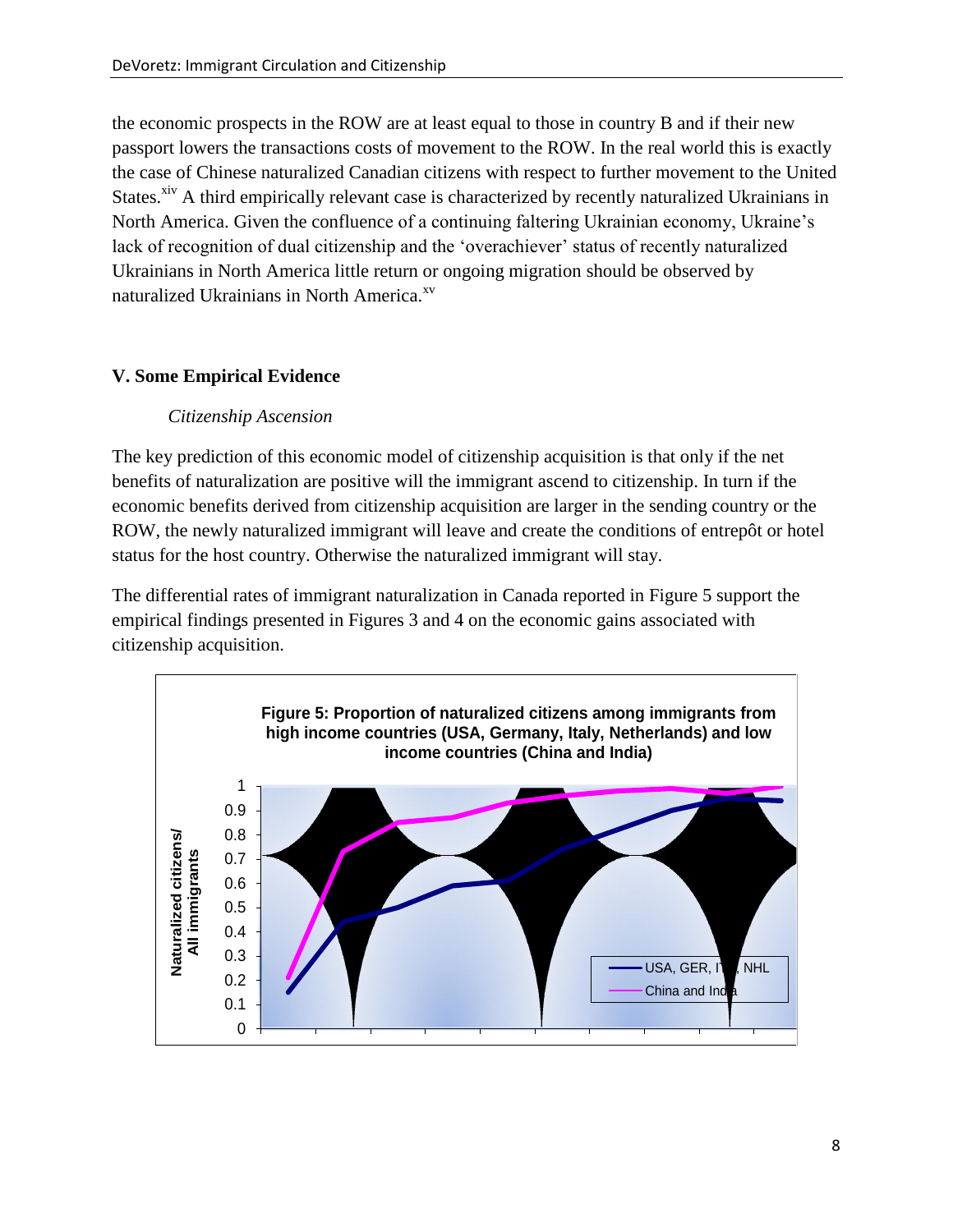The older vintage of European and United States immigrants experience a mild spurt in citizenship acquisition in the first five years of eligibility, from 10% to 40%, but do not approach the Chinese or Indian rates of citizenship acquisition until after 45 years of residence in Canada.

Why is there such a gap in citizenship acquisition across countries of origin and vintages of immigrants? Several forces arise to affect the probability of citizenship acquisition across these vintages. However, when the economic benefits of citizenship acquisition are as large as those reported for China and India in Figures 3 and 4) the acquisition will be quick and robust, as shown in Figure 5.

Additional differential benefits accrue to the Chinese and Indian nationals who acquire citizenship. These groups can now enter the United States labour market with a TN or NAFTA visa available only to Canadian citizens. Of course, United States and Western European immigrants to Canada already hold passports which allow entry to their holders into NAFTA or EU labour markets respectively. This reduces their incentive to naturalize as illustrated in Figure 5.

#### *Citizenship Ascension and Mobility*

The empirical data shown in Table 1 documents which newly naturalized citizens will stay in Canada to create a permanent home and who will leave Hotel Canada. Table 1 reports the number of Canadian resident naturalized immigrants by country of origin over time corrected for survival rates. In short, if the actual number of residing immigrants in the future census is smaller, outmigration has occurred. For example, the absolute outmigration for Hong Kong immigrants to Canada between 1996 and 2000 is 30,140, or the difference between the 1996  $(165,450)$  and the 2000 resident Hong Kong population  $(135,310)$ <sup>xvi</sup>

## See Table 1 below

Table 1 reports that for immigrants who arrived between 1960 and 1996 a select group from mainly Hong Kong, Taiwan, the United States, and Yugoslavia moved out at the respective rates of 18.2% (8.3 %), 25% (14%) 9% (2 %) 22.7% (39 %) over the period 1996-2000 (2001-2005). These are impressive rates for such short intervals.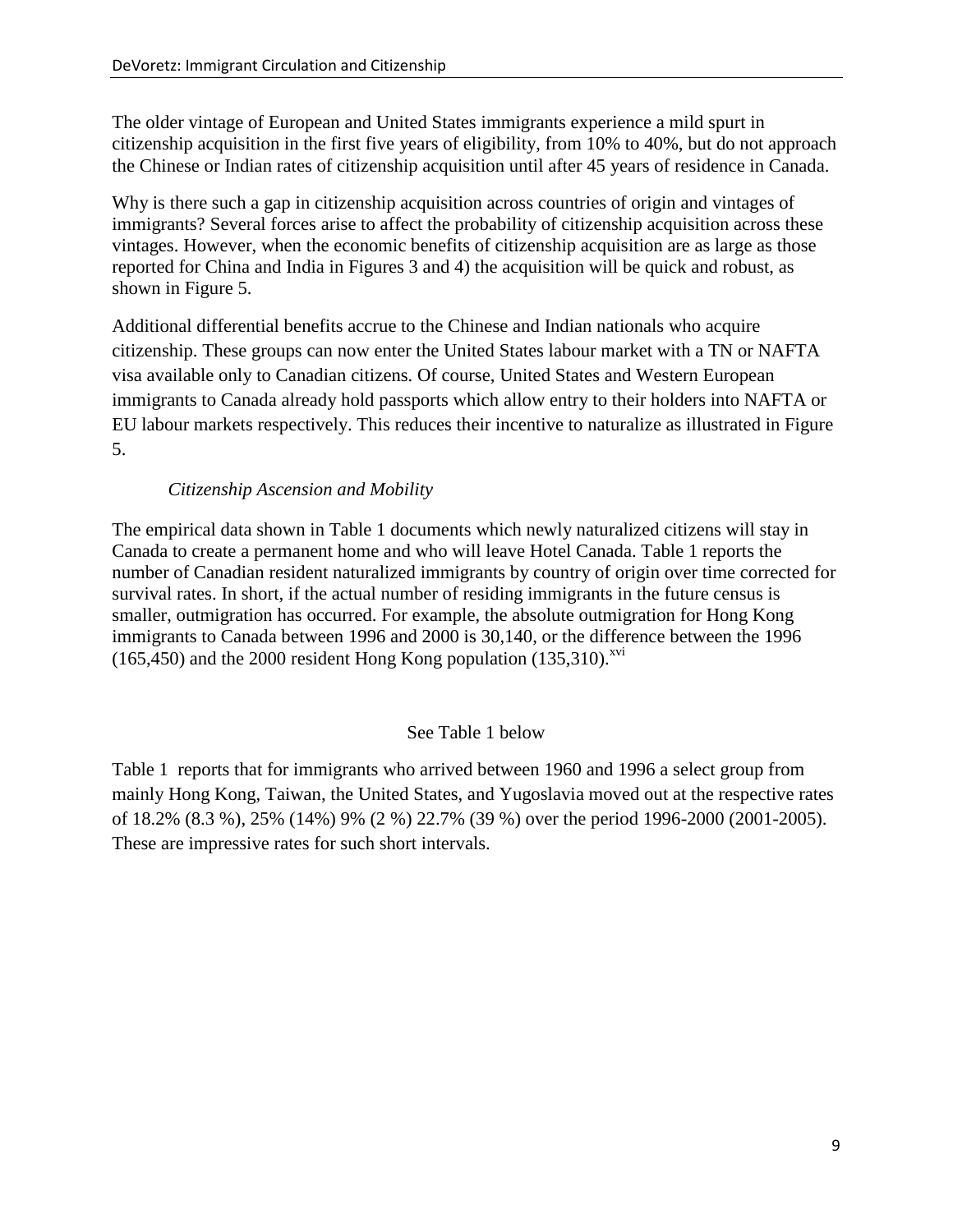| <b>Selected</b><br><b>Country</b>      | 1996 weighted<br>rounded | 1996 weighted<br>rounded 5-year | 1996 weighted<br>10-ye survival | 2001 weighted<br>rounded | $2006$ weighted<br>rounded | Out-<br>migration | Out-<br>Migration |
|----------------------------------------|--------------------------|---------------------------------|---------------------------------|--------------------------|----------------------------|-------------------|-------------------|
|                                        |                          | survival                        |                                 |                          |                            | 96-00             | $01 - 05$         |
| Australia*                             | 9,600                    | 9,520                           | 9,390                           | 8,740                    | 8,440                      | 780               | 170               |
| <b>China</b>                           | 117,880                  | 116,720                         | 114,930                         | 109,780                  | 113,940                    | 6,940             | $-5,950$          |
| <b>France</b>                          | 36,280                   | 35,940                          | 35,420                          | 33,270                   | 32,140                     | 2,670             | 610               |
| <b>Germany</b>                         | 51,190                   | 50.640                          | 49,780                          | 48,030                   | 47,310                     | 2,610             | $-140$            |
| <b>Greece</b>                          | 38,710                   | 38,200                          | 37,420                          | 36,050                   | 37,690                     | 2,150             | $-2,420$          |
| Guyana                                 | 56,370                   | 55,910                          | 55,210                          | 54,880                   | 54,710                     | 1,030             | $-530$            |
| Haiti                                  | 33,450                   | 33,170                          | 32,740                          | 31,750                   | 32,160                     | 1.420             | $-840$            |
| <b>Hong Kong</b>                       | 166,690                  | 165,450                         | 163,570                         | 135,310                  | 122,150                    | 30,140            | 11,280            |
| <b>Hungary</b>                         | 13,160                   | 13,010                          | 12,780                          | 11,600                   | 11,650                     | 1,410             | $-280$            |
| <b>India</b>                           | 164,780                  | 163,330                         | 161,110                         | 159,840                  | 164,150                    | 3,490             | $-6,530$          |
| <b>Iran</b>                            | 32.470                   | 32,210                          | 31,820                          | 27,840                   | 27,160                     | 4,370             | 290               |
| <b>Italy</b>                           | 115,250                  | 113,750                         | 111,400                         | 114,140                  | 113,880                    | $-390$            | $-2,090$          |
| <b>Jamaica</b>                         | 80,140                   | 79,460                          | 78,410                          | 76,660                   | 74,570                     | 2,800             | 290               |
| Japan*                                 | 9.690                    | 9.600                           | 9,450                           | 8.680                    | 8,300                      | 920               | 230               |
| <b>Lebanon</b>                         | 43,990                   | 43,660                          | 43,160                          | 41,480                   | 40,530                     | 2,180             | 450               |
| <b>Netherlands</b>                     | 26,260                   | 25,960                          | 25,500                          | 25,510                   | 25,720                     | 450               | $-670$            |
| New Zealand*                           | 5,560                    | 5,510                           | 5,430                           | 5,190                    | 5,050                      | 320               | 60                |
| <b>Philippines</b>                     | 132,800                  | 131,740                         | 130,120                         | 128,990                  | 128,890                    | 2,750             | $-1,520$          |
| Poland                                 | 92,360                   | 91,600                          | 90,440                          | 86,730                   | 85,810                     | 4,870             | $-240$            |
| Portugal                               | 106,540                  | 105,550                         | 104,020                         | 102,720                  | 101,620                    | 2,830             | $-430$            |
| Singapore*                             | 5,260                    | 5,220                           | 5,160                           | 4.790                    | 4,540                      | 430               | 190               |
| <b>South Korea</b>                     | 30,150                   | 29,860                          | 29,420                          | 27,190                   | 26,120                     | 26,780            | 630               |
| <b>Sri Lanka</b>                       | 46,290                   | 45,950                          | 45,450                          | 42,890                   | 41,900                     | 3,060             | 490               |
| <b>Taiwan</b>                          | 29,460                   | 29,200                          | 28,800                          | 21,850                   | 18,400                     | 7,350             | 3,050             |
| <b>Trinidad &amp;</b><br><b>Tobago</b> | 45,150                   | 44,730                          | 44,080                          | 42,540                   | 41,490                     | 2,190             | 400               |
| <b>United</b><br><b>Kingdom</b>        | 271,130                  | 268,260                         | 263,820                         | 263,070                  | 259,780                    | 5,190             | $-1,150$          |
| <b>United States</b>                   | 134,820                  | 133,620                         | 131,770                         | 121,340                  | 117,090                    | 12,280            | 2,400             |
| <b>Vietnam</b>                         | 102,890                  | 102,190                         | 101,160                         | 103,260                  | 105,690                    | $-1,070$          | $-3,460$          |
| Yugoslavia                             | 30,960                   | 30,670                          | 30,230                          | 23,700                   | 13,920                     | 6,970             | 9,340             |

*\*Source: Author's calculation from 1996 – 2006 Census of Canada*

Outmigration rates for the vintage of immigrants who arrived between 1996 and 2000 are presented in Table 2. Over the 2000-2005 period 54.5% of immigrants from the former Yugoslavia and 16% of Iranian immigrants left Canada. In addition, high out migration rates for Chinese (6%), Hong Kong (14.3%), and Taiwan (20.3%) immigrants imply that Chinese-based immigrants to Canada were leaving at a crisp pace. In sum Tables 1 and 2 illustrate the direction and size of Canada"s outmigration and illustrate that both the older and newer vintages of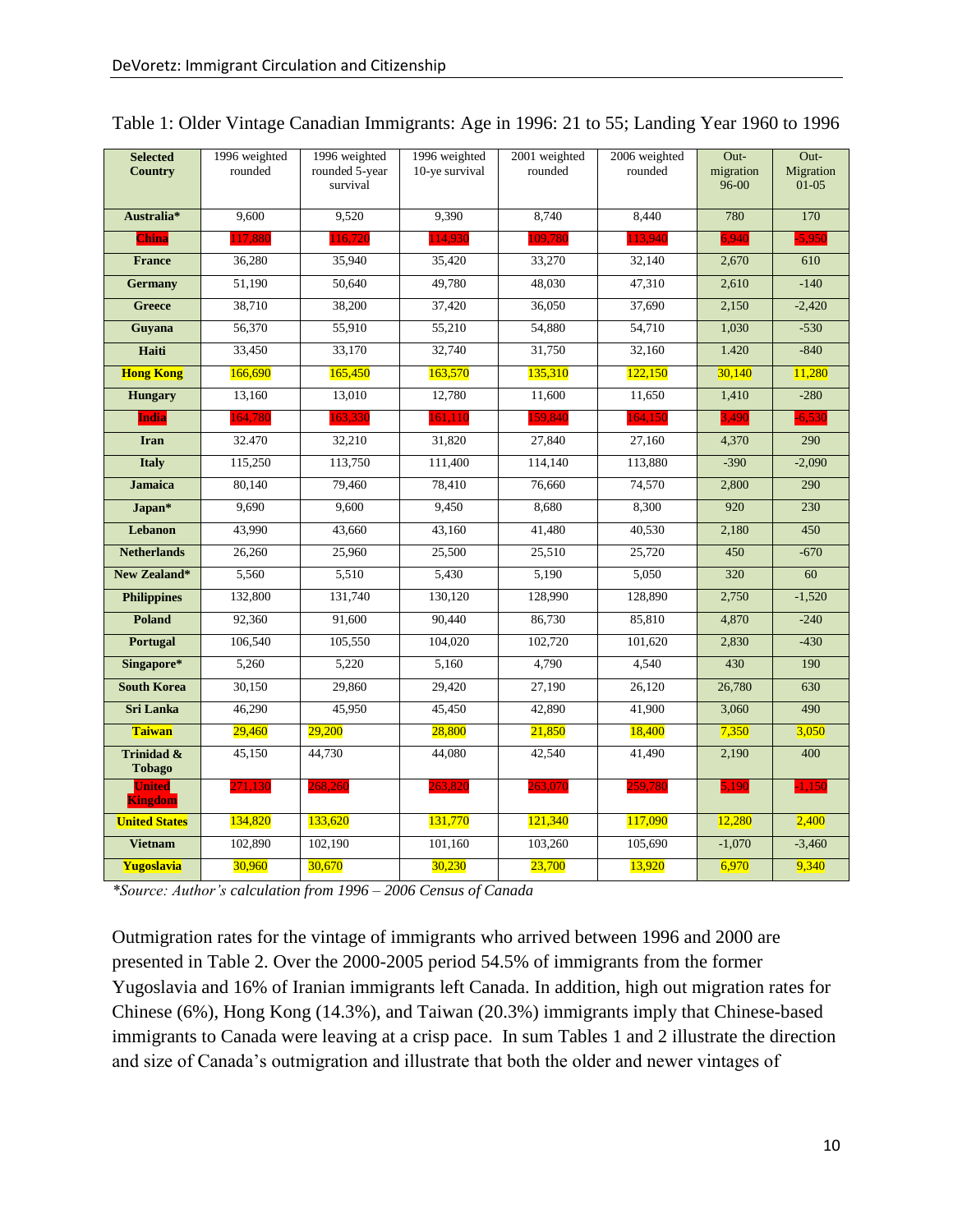immigrants from greater China, Iran and Yugoslavia are leaving Canada in substantial numbers, supporting the view that, for some immigrants, Canada acted as a hotel.

| <b>Selected Country</b>      | 2001 weighted rounded | 2001 weighted rounded<br>5-yr survival | 2006 weighted rounded | <b>Out-Migration 01-05</b> |  |
|------------------------------|-----------------------|----------------------------------------|-----------------------|----------------------------|--|
| Australia*                   | 1,440                 | 1.430                                  |                       | 180                        |  |
| <b>China</b>                 | 76,610                | 76,090                                 | s.p.<br>71,850        |                            |  |
|                              |                       |                                        |                       | 4,240                      |  |
| <b>France</b>                | 9.000                 | 8,950                                  | 7,140                 | 1,810                      |  |
| <b>Germany</b>               | 3,930                 | 3.900                                  | 4.080                 | $-180$                     |  |
| <b>Greece</b>                | s.p.                  | s.p.                                   | s.p.                  |                            |  |
| Guyana                       | 4.960                 | 4.930                                  | 4.860                 | 70                         |  |
| Haiti                        | 3,530                 | 3,510                                  | 3,860                 | $-350$                     |  |
| <b>Hong Kong</b>             | 23,070                | 22,870                                 | 19,580                | 3,290                      |  |
| <b>Hungary</b>               | 1,380                 | 1,380                                  | 1,360                 | 20                         |  |
| <b>India</b>                 | 57,510                | 57,110                                 | 63,160                | $-6,050$                   |  |
| <b>Iran</b>                  | 18,660                | 18,510                                 | 15,550                | 2,960                      |  |
| <b>Italy</b>                 | 1,370                 | 1,360                                  | s.p.                  | 110                        |  |
| <b>Jamaica</b>               | 6,170                 | 6,130                                  | 6,260                 | $-130$                     |  |
| Japan*                       | 3,610                 | 3,590                                  | 3,110                 | 480                        |  |
| <b>Lebanon</b>               | 4,890                 | 4,860                                  | 4,650                 | 210                        |  |
| <b>Netherlands</b>           | 2.070                 | 2,060                                  | 1.880                 | 180                        |  |
| <b>New Zealand*</b>          | s.p.                  | s.p.                                   | s.p.                  |                            |  |
| <b>Philippines</b>           | 33,530                | 33,310                                 | 34.740                | $-1,430$                   |  |
| <b>Poland</b>                | 5,240                 | 5,200                                  | 5,210                 | $-10$                      |  |
| <b>Portugal</b>              | 1.620                 | 1,610                                  | 1,830                 | $-220$                     |  |
| Singapore*                   | s.p.                  | s.p.                                   | s.p.                  |                            |  |
| <b>South Korea</b>           | 14,850                | 14,730                                 | 13,570                | 1,160                      |  |
| <b>Sri Lanka</b>             | 15,110                | 15,010                                 | 14,760                | 250                        |  |
| <b>Taiwan</b>                | 17,650                | 17,490                                 | 13,830                | 3,660                      |  |
| <b>Trinidad &amp; Tobago</b> | 3,800                 | 3,770                                  | 4,090                 | $-320$                     |  |
| <b>United Kingdom</b>        | 10,860                | 10,780                                 | 11,140                | $-360$                     |  |
| <b>United States</b>         | 10,510                | 10,440                                 | 9,990                 | 450                        |  |
| <b>Vietnam</b>               | 7.190                 | 7,160                                  | 7,680                 | $-520$                     |  |
| Yugoslavia                   | 9.690                 | 9.620                                  | 4.370                 | 5.250                      |  |

Table 2: New Immigrants: Age in 2001: 21 to 55; Landing Year 1996 to 2000

*\*Source: Author's calculation from 1996 – 2006 Census of Canada*

## *Economic Consequences of Staying or Leaving*

If my theory is correct those immigrants shown to leave in Tables 1 and 2 should gain by their movement, and those who stayed should outperform the leavers. I now turn to empirical evidence to test this assertion in Canada"s two main destination regions, the United States, and Hong Kong.

## *Naturalized Canadians in the United States*

The best estimate of the number of permanent Canadian citizens living in the United States *circa* 2000 is 1,062,640, i.e., approximately 40% of all Canadians abroad. Canadians citizens in the United States included 920,900 Canadian-born émigrés and 141,740 naturalized Canadian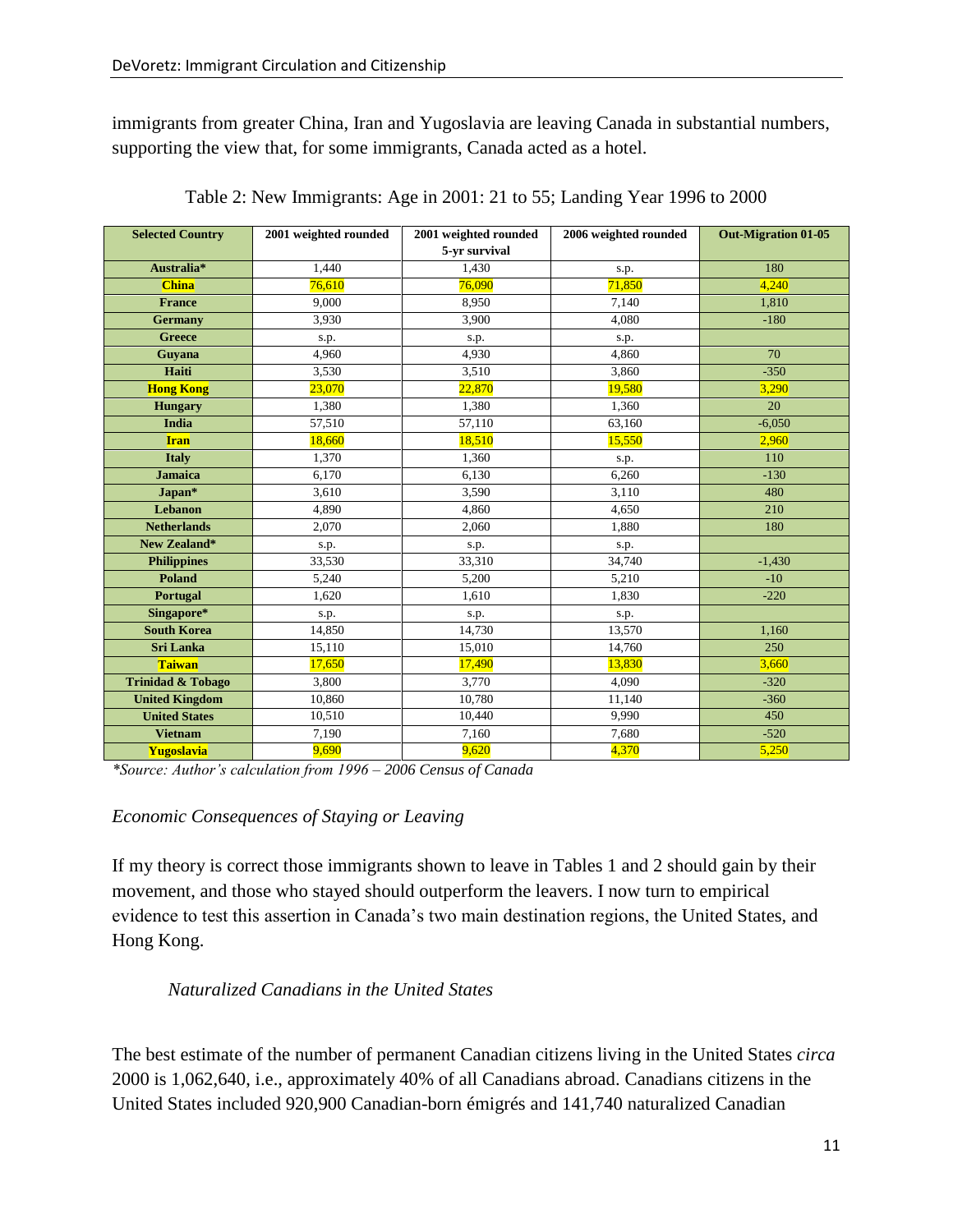citizens. Growth in both components of the resident Canadian citizen stock in the United States is evident across the decade 1990 to 2000. The 1990 United States Census reported the presence of 865,180 Canadian-born residents, for a modest 7% growth over the decade. The remainder of the growth can be attributed to naturalized Canadian citizens. <sup>xvii</sup>

My reference group to identify positive or negative sorting of foreign-born Canadian émigrés to the USA will be Canadian-born citizens living in the United States in 2000. For naturalized Canadians I chose those Chinese born in China and the Indians born in India who resided in Canada in 1995 and appeared in the 2000 U.S. Census. Educational attainment, age, and linguistic abilities are human capital attributes that indicate positive or negative sorting.

Did the Chinese- and Indo-Canadian groups enter the United States with a great deal of human capital as positive sorting would predict? Figures 6 and 7 respectively illustrate that the clear majority of both groups characterized themselves as speaking English very well.



Figure 6: Self Reported English Skills for Indo-Canadians Resident in US

Source: Author's calculations U.S. 2000 Census



## Figure 7: Self Reported English Skills for Chinese-Canadians Resident in US

Source: Author"s calculations U.S. 2000 Census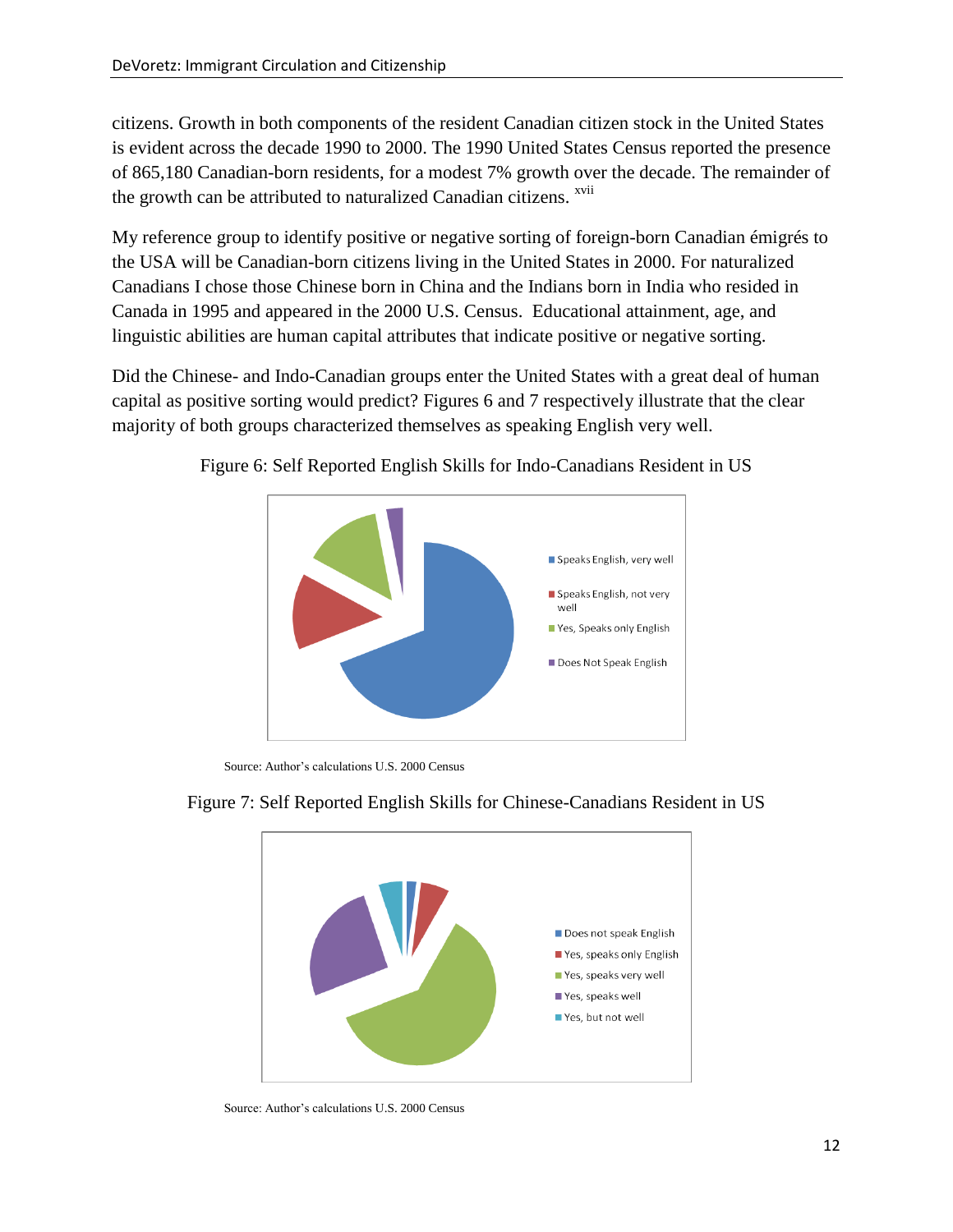Central to our triangular argument is that both of these subgroups should reveal high educational attainments. Figures 8 and 9 clearly show that both of these subgroups resided in the U.S.A. are well educated since the vast majority in either group held at least a Bachelor's degree.



Source: Author"s calculations U.S. 2000 Census



In addition, more Chinese-Canadians living in the United States either held a Masters or Doctoral degree relative to Indo-Canadians. These findings illustrate the power of the United States policy instruments (H1-B and TN visas) which require high degree levels to gain entry into the United States.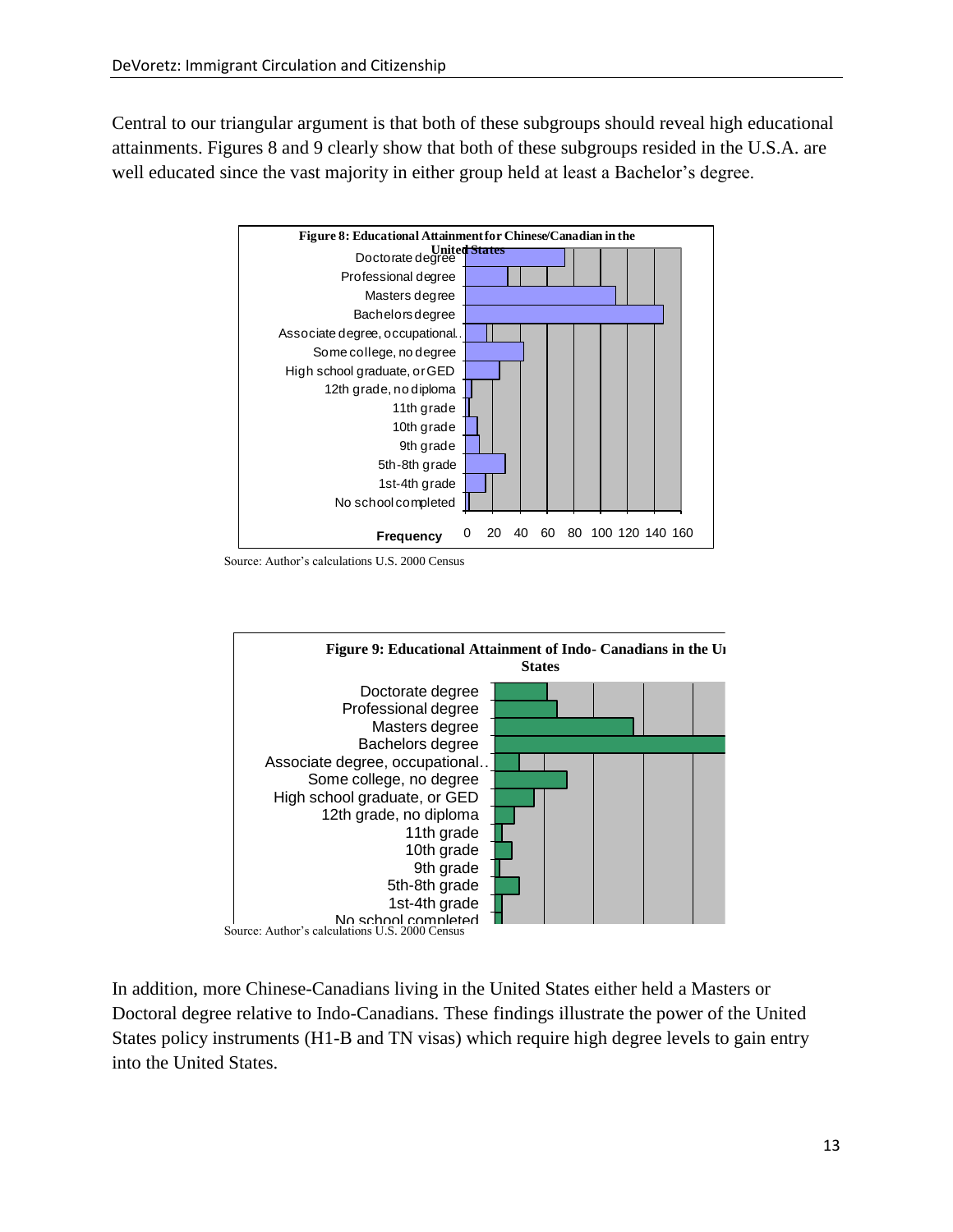Finally over 80% of the Chinese and Indo-Canadians living in the United States circa 2000 were in the economically active age group of 25-53.

Positive sorting depends on more than intensive human capital content embedded in Canada"s émigrés; it also requires corresponding high rewards in the labour market. The mean and median values for the total personal income for our two sub-samples are presented in Table 3.

Table 3: Total Personal Incomes for Chinese- and Indo-Canadians in the U.S.

| <b>TOTAL PERSONAL</b><br><b>INCOME</b> | Number of<br>observations | <b>Arithmetic mean</b><br>(USD) | <b>Median</b><br>(USD) |  |
|----------------------------------------|---------------------------|---------------------------------|------------------------|--|
| <b>Chinese-Canadian</b>                | 313                       | \$56,695                        | \$50,000               |  |
| <b>Indo-Canadian</b>                   | 175                       | \$58,050                        | \$43,000               |  |

*Source: Author's calculations based on US 2000 Census Data excluding individuals not reporting their income and including only the employed.*

The arithmetic means for the two sub-samples – US\$56,695 for Chinese-Canadians and US\$58,050 for Indo-Canadians – are high, since the average total personal income *per annum* for all residents in the USA is US\$36,058.

It is important to note that the Canadian-born émigré population in the United States exhibits negative sorting in terms of the percentage of individuals in the prime working years of 21-50. In fact, the mean (median) age of the Canadians born in Canada is 30.7 (29) years owing to the large number of individuals below age  $21.^{x}$ <sup>xviii</sup> Moreover, this mean age is well below the United States-born population"s of 36 years.

The Chinese- and Indo-Canadians in the United States are clearly more highly educated than the Canadian-born. The proportion of residents holding a Master or a Doctoral degree is greater for the Chinese-born, 72% as opposed to only 17% for the Canadian-born.

The vast majority of the Canadian-born residents in the United States reported incomes heavily skewed to the left, of less than US\$60,000. This is strong evidence of negative sorting, although a relatively large number of Canadian-born residents in the United States making in excess of US\$150,000 raised the mean value of the earnings for the entire group.

In sum, the Chinese- and Indo-Canadians who lived in Canada in 1995 and in the United States *circa* 2000 are very positively sorted by the emigration process after naturalization in terms of their demographic, educational and labour-market outcomes. In fact, they have stronger economic and educational attributes than the Canadian-born in the United States. Thus, while it is clear that Canada is losing valuable human capital through positive sorting of the foreign-born, it is less clear that positive sorting holds for the Canadian-born in the United States.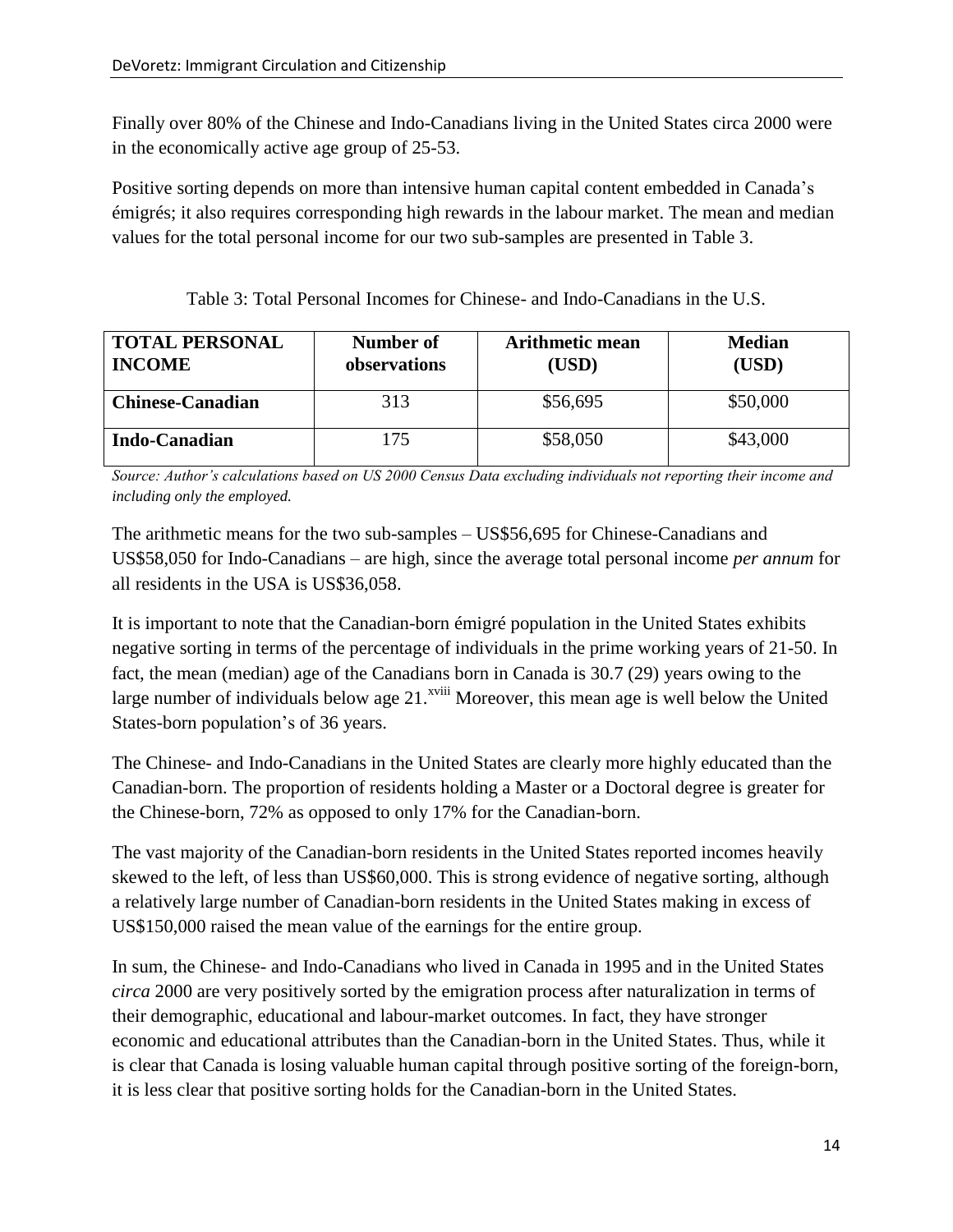## *Naturalized Canadians in Hong Kong*

As reported in Tables 1 and 2, 18% and 14% percent of naturalized immigrants from Hong Kong resident in Canada *circa* 1996-2000 and 2001-2005 left Canada, and the majority of them returned to Hong Kong. Within the triangle framework, this is a traditional move back home (A-B-A). In this case, the sorting between stayers in Canada and leavers to Hong Kong is more ambiguous. The traditional neo-classical literature would argue that returnees are disappointed immigrants who failed in Canada; this failure would lead to negative sorting and lower returns to Hong Kong. However, my triangle theory also suggests that they may have come to the entrep  $\hat{\alpha}$ country (Canada) to accumulate human capital and gain a valuable Canadian passport and return to Hong Kong to exploit their social networks in China. This could raise their incomes. Thus, I must appeal to empirical evidence to see if the sorting was positive or negative.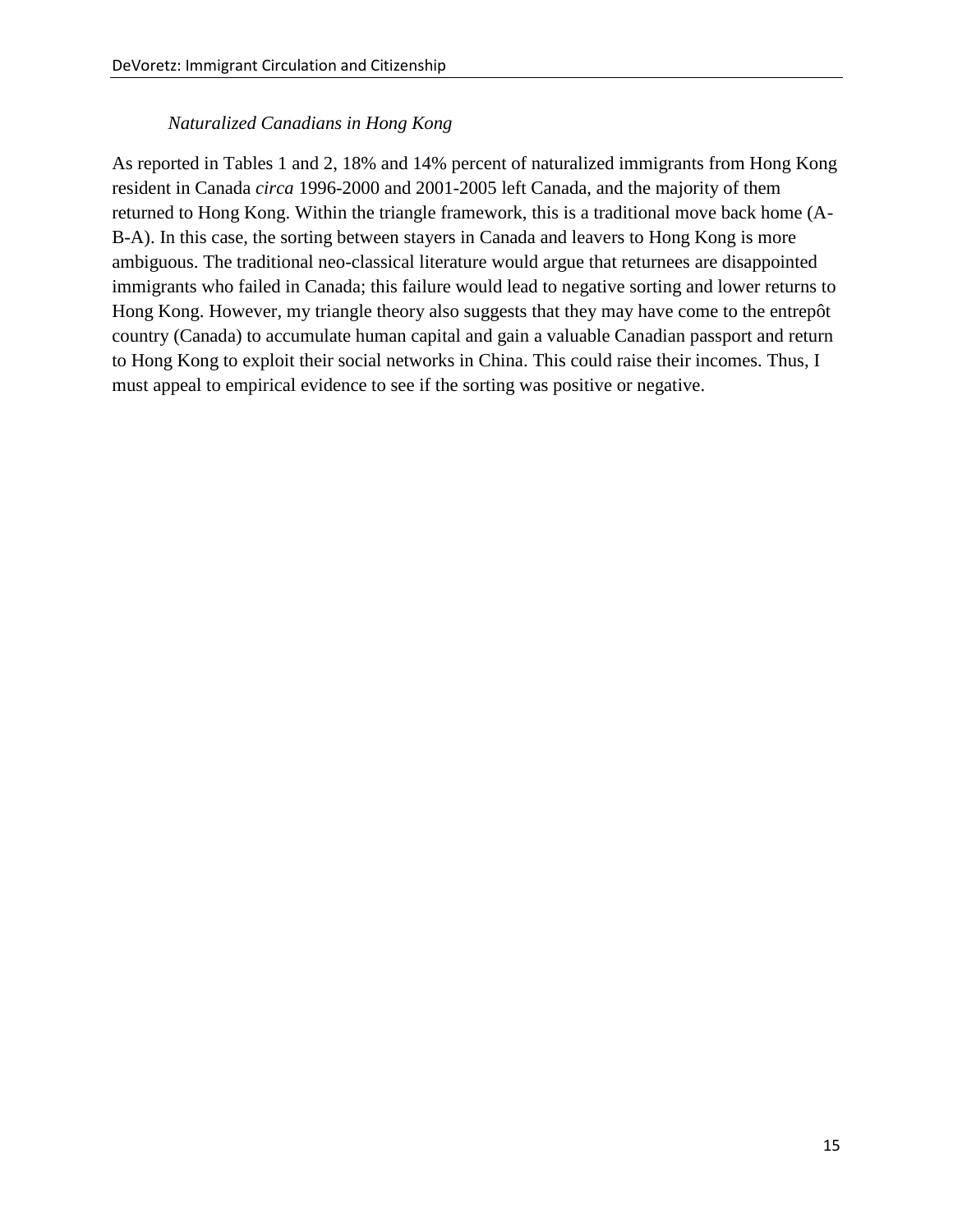|                                | Returnees to Hong Kong from |          |          |            |                                                  |      | <b>Hong Kong-Born Stayers in</b><br>Canada* |
|--------------------------------|-----------------------------|----------|----------|------------|--------------------------------------------------|------|---------------------------------------------|
|                                | All                         |          | Canada   | <b>USA</b> | Others                                           |      |                                             |
| Total                          | 85793                       |          |          |            | 100.0% 33676 (39.3%) 17778 (20.7%) 34339 (40.0%) | 6955 | 100.0                                       |
| Age:                           |                             |          |          |            |                                                  |      |                                             |
| $0 - 19$                       | 8236                        | 9.6      | 9.4      | 4.4        | 11.1                                             | 1506 | 21.7                                        |
| 20-29                          | 32430                       | 37.8     | 37.5     | 39.4       | 37.6                                             | 1272 | 18.3                                        |
| 30-39                          | 19990                       | 23.3     | 21.5     | 26.1       | 23.8                                             | 1745 | 25.1                                        |
| 40-49                          | 12354                       | 14.4     | 14.9     | 14.4       | 14.1                                             | 1630 | 23.4                                        |
| 50-59                          | 6263                        | 7.3      | 8.5      | 8          | 6.3                                              | 413  | 5.9                                         |
| 60                             | 6434                        | 7.5      | 8.1      | 7.7        | 7.1                                              | 389  | 5.6                                         |
| Sex:                           |                             |          |          |            |                                                  |      |                                             |
| Female                         | 42811                       | 49.9     | 53       | 48         | 49                                               | 3519 | 50.6                                        |
| Male                           | 42982                       | 50.1     | 47       | 52         | 51                                               | 3436 | 49.4                                        |
| Relation to Head of Household: |                             |          |          |            |                                                  |      |                                             |
| Head                           | 29170                       | 34.0     | 33.5     | 35.9       | 33.9                                             | 1966 | 28.3                                        |
| Spouse                         | 14756                       | 17.2     | 18.2     | 18.0       | 16.3                                             | 1634 | 23.5                                        |
| Children                       | 32430                       | 37.8     | 38.2     | 37.1       | 37.7                                             | 2741 | 39.4                                        |
| Maid                           | 86                          | 0.1      | 0.0      | 0.0        | 0.1                                              | n/a  | n/a                                         |
| Others                         | 9351                        | 10.9     | 10.1     | 9.1        | 12.0                                             | 614  | 8.8                                         |
| Education:                     |                             |          |          |            |                                                  |      |                                             |
| Primary School or less         | 9180                        | 10.7     | 9.2      | 6.4        | 13.1                                             | 392  | 6.4                                         |
| Secondary School & Diploma     | 31314                       | 36.5     | 40.3     | 23.6       | 37.5                                             | 4201 | 68.2                                        |
| Local Uni. Degree              | 12612                       | 14.7     | 15.3     | 15.8       | 13.9                                             | 1571 | 25.5                                        |
| Overseas Degree                | 32687                       | 38.1     | 35.2     | 54.2       | 35.5                                             |      |                                             |
| Occupation:                    |                             |          |          |            |                                                  |      |                                             |
| Low Skill                      | 13509                       | 26.7     | 25.8     | 16.9       | 30.2                                             | 1068 | 27.7                                        |
| <b>Assistant Professional</b>  | 15584                       | 30.8     | 33.7     | 29.8       | 29.2                                             | 951  | 24.7                                        |
| Professional                   | 10726                       | 21.2     | 16.9     | 28.4       | 21.9                                             | 1038 | 26.9                                        |
| Managerial                     | 10777                       | 21.3     | 23.6     | 25.0       | 18.7                                             | 796  | 20.7                                        |
| Total                          | 50596                       | 100      | 100      | 100        | 100                                              | 3853 | 100.0                                       |
| Earnings:                      |                             |          |          |            |                                                  |      |                                             |
| 1-5,999                        | 2682                        | 5.3      | 5.1      | 4.4        | 5.6                                              | 2382 | 45.7                                        |
| 6,000-9,999                    | 5970                        | 11.8     | 10.0     | 8.3        | 14.1                                             | 739  | 14.2                                        |
| 10,000-14,999                  | 12345                       | 24.4     | 26.7     | 17.6       | 24.7                                             | 753  | 14.5                                        |
| 15,000-19,999                  | 7994                        | 15.8     | 17.0     | 17.6       | 14.7                                             | 552  | 10.6                                        |
| 20,000-29,999                  | 8348                        | 16.5     | 18.3     | 17.5       | 14.8                                             | 525  | 10.1                                        |
| $>=$ 30,000                    | 13256                       | 26.2     | 22.8     | 34.6       | 26.0                                             | 256  | 4.9                                         |
| Total                          | 50596                       | 100.0    | 100.0    | 100.0      | 100.0                                            | 5207 | 100.0                                       |
| Median (HK Dollar/month)       |                             | 16520.38 | 16500.00 | 20000.00   | 15500.00                                         |      | 7091.03                                     |
| Mean (HK Dollar/month)         |                             | 25543.01 | 23314.00 | 33682.00   | 24657.00                                         |      | 10234.78                                    |
| Gini Coefficient**             |                             | .11.     | .13      | .55        | .15                                              |      | .34                                         |

## Table 4: Characteristics of Hong Kong-Born Returnees and Stayers in Canada *Circa* 2001

Source: 2001 census data, Department of Census and Statistics, Hong Kong SAR, PRC and 2000 Canadian census public use individual Microdata file, [http://datacentre.chass.utoronto.ca/census/mainmicro.html.](http://datacentre.chass.utoronto.ca/census/mainmicro.html)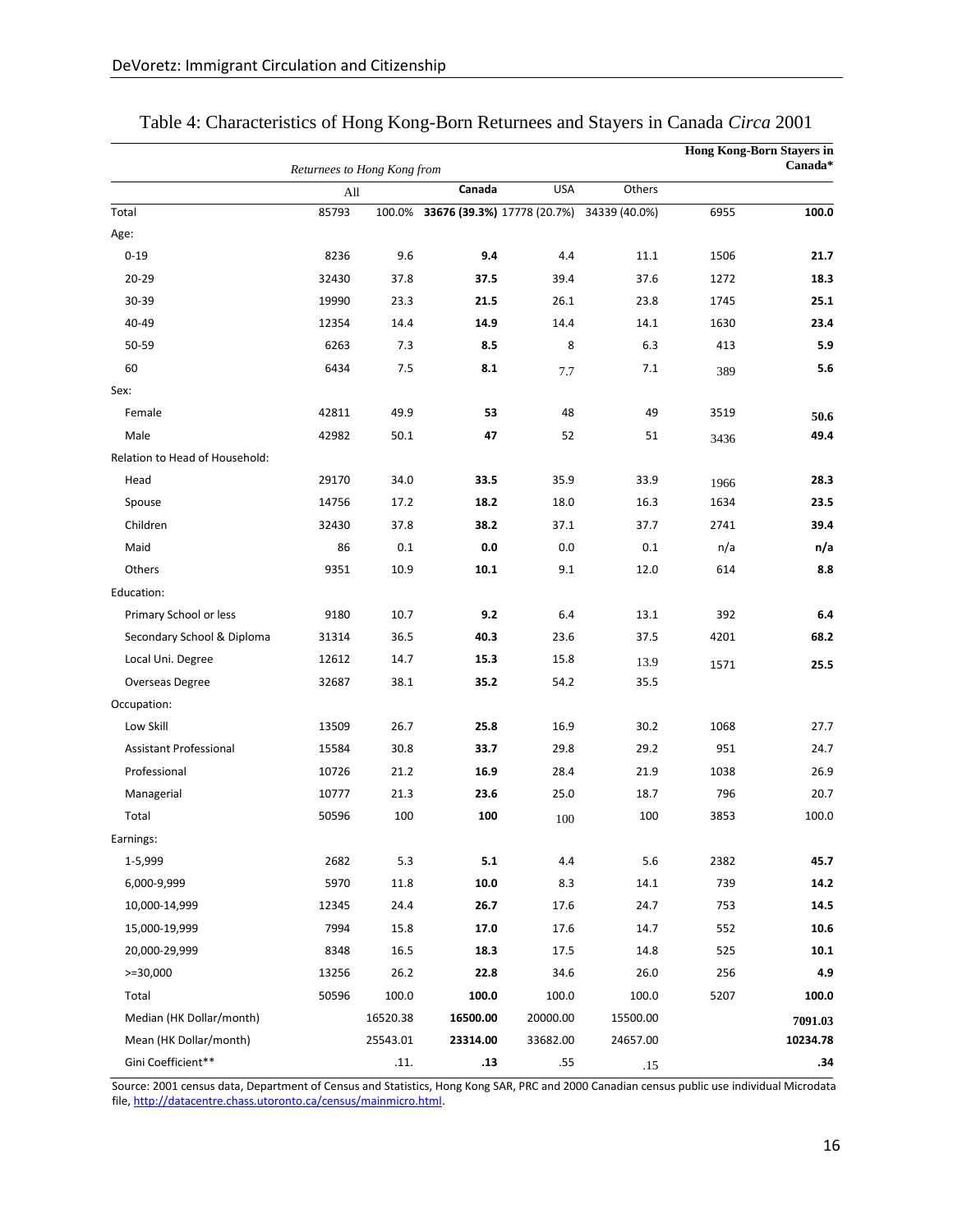Notes:

\*For earnings, sample selected: aged 15 and over; income > 0; adjusted to 2000 real CND dollar value; exchange rate as on Dec. 31, 2000 at CND\$1 = HK\$5.20777.

\*\* Authors' calculation.

Table 4 provides a partial answer as to whether Chinese returnees to Hong Kong *circa* 2001 were positively selected. These returnees were highly concentrated in either the "head" of household group (34%) aged 30-39 or young adults in a household (37.8%) aged 20-29. In fact, comparing Hong Kong returnees to Hong Kong-born stayers in Canada reveals more heads of households (33.5% vs. 28.3%) and fewer spouses (17.2% vs. 23.5%) in the returnee group. This may indicate that Hong Kong returnees from Canada may more likely be heads of the household who perhaps left their spouse and/or children in Canada. $x$ <sup>xix</sup>

Table 4 also reveals that Canadian returnees to Hong Kong have a high degree of post-secondary education (50%) and lead all other returning groups to Hong Kong, except those émigrés from the United States. Hong Kong stayers in Canada have a much lower level of reported educational attainment, with only 25% reporting a post-secondary education: Chinese-Canadian émigrés to Hong Kong are positively sorted in terms of education.

A comparison of the occupational distributions of Canadian émigrés to Hong-Kong reveals minor negative sorting. In fact, returnees to Hong Kong are heavily concentrated in entry-level professional positions (34%) with higher level professional or managerial jobs constituting 40% of the occupations for returnees. The corresponding stayer groups in Canada report 27% of work in entry-level professional occupations and 46% in the managerial and professional grouping.

The human capital characteristics coupled with the occupational distributions of the émigrés discussed above will ultimately affect the returnee groups" earning levels. Those who returned to Hong Kong from the United States earned more than all other groups, with Canadian returnees earned the least among all returnee groups. In other words, returnees from Canada to Hong Kong earn about 30% less than those returnees from the United States. However, Canadian returnees earn much more than Hong Kong-born stayers in Canada. Once more, this supports the sorting argument inherent in the triangular model. In fact, as shown in Table 4 the mean monthly earnings of Canadian returnees to Hong Kong is 2.3 times greater than that earned by Hong Kong stayers in Canada circa 2000. xx

## **VI. Conclusions**

In sum, Canadian returnees to both of Canada"s major émigré destinations, the United States and Hong Kong, have used Canada as an entrep  $\hat{\alpha}$  destination and accumulated general capital (language, cultural understanding) and public goods (public education and citizenship) to exploit in another destination. Thus, these two groups show strong evidence of positive sorting; in turn this supports the choices of movement depicted in the triangular model. Whether this state of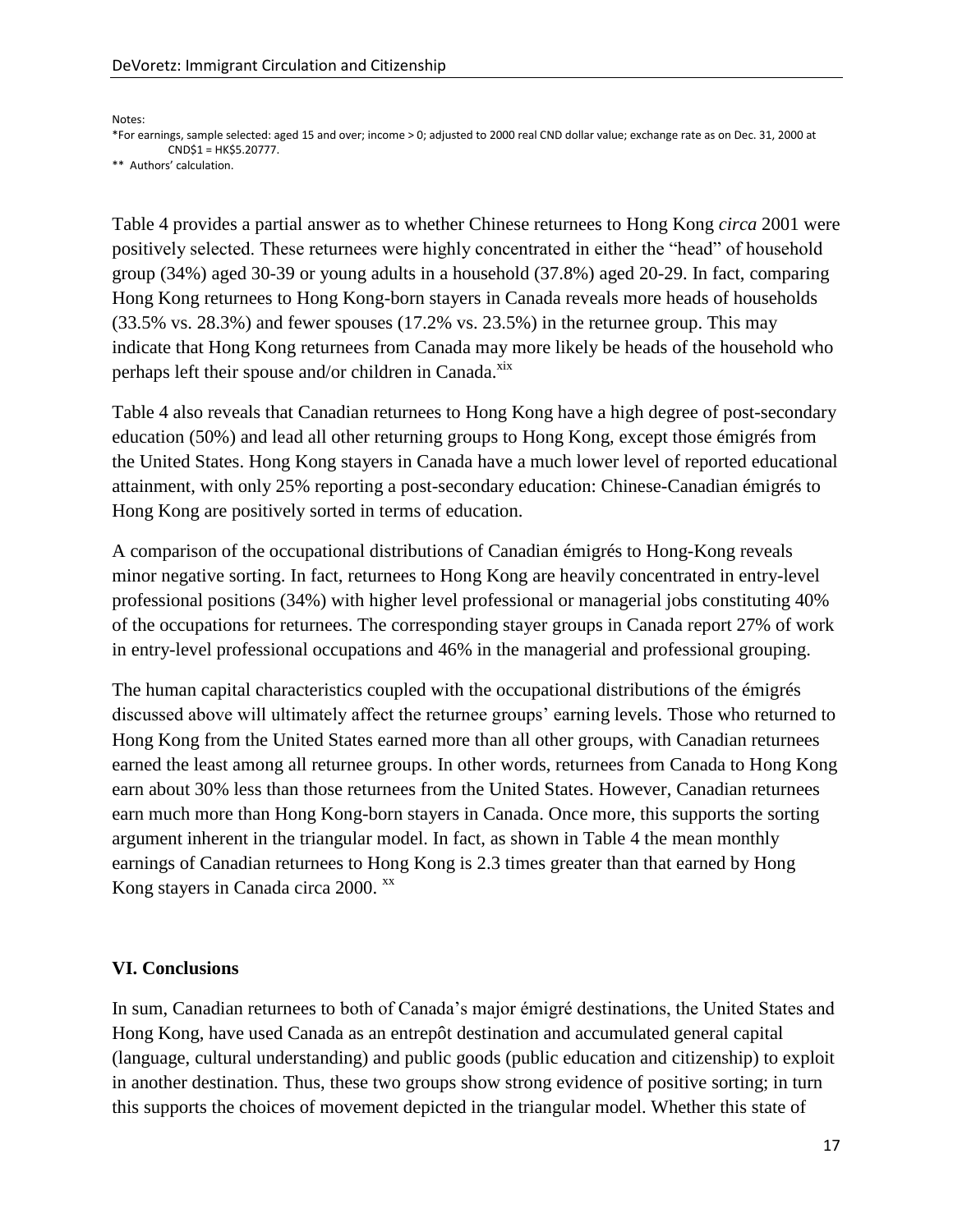$\overline{\phantom{a}}$ 

affairs requires intervention is not clear. First, the great majority of Canadian immigrants have not left Canada. Next, the inherent traditional "brain drain issue" as now viewed by Canadians as a more benign "brain circulation" phenomenon. One major externality derived from a combination of citizenship acquisition and emigration remains, however, and is a cause for concern: the prospect of "*checking out anytime you like, but never leaving".* In short, the prospect of émigrés returning to Canada upon retirement to draw large social benefits to which they have not contributed.

vii Note that entering the United States is excluded since one needs a passport issued by the host country according to this model.

viii Canada allows an application for citizenship in the first four years if three of the past four years were spent in residence in Canada [\[http://laws.justice.gc.ca/C-29/31864.html](http://laws.justice.gc.ca/C-29/3)]. Other entrepôt countries such as Australia, Germany, and New Zealand have introduced minimum waiting periods before ascension to citizenship.

<sup>ix</sup> Access to the United States is limited to only those immigrants in country B who ascend to citizenship.

<sup>x</sup> Many countries (Germany, Netherlands, United States, etc.) either deny or discourage dual citizenships. This places an implicitly high tax on ascending to citizenship in the entrep  $\hat{\alpha}$  countries.

<sup>xi</sup> Also, immigrants ascending to citizenship in one member country of the European Union receive similar mobility rights in all member countries of the Union.

<sup>xii</sup> The public good aspect of citizenship in country B arises from the good behavior of country A's past citizen-travelers.

 $x^2$  Clearly this would be the case of any immigrant naturalized in an EU country who would in turn gain mobility rights in a subset of 24 other EU member states.

xv DeVoretz and Pivnenko (2008) document these conditions and mobility outcomes for naturalized Ukrainian immigrants in North America.

<sup>xvi</sup> A negative number would indicate an inflow of immigrants from this country.

i See Bo (2005) for a theoretically derived set of conditions to move and stay or leave country B with or without citizenship acquisition. <sup>ii</sup> The ROW is characterized by no public goods provision to immigrants as well as a non-progressive income tax structure, thus attracting risktaking immigrants who shun public services and desire untaxed income.

iii I omit the obvious possibility of moving from country A to country C (USA/R.O.W.) for education or employment for two reasons. First, we want to focus on the role of agents influencing the decision to move or to stay; by definition the USA has no agents. Second, the literature on the A-C movement is already extensive.

<sup>&</sup>lt;sup>iv</sup> However, in entrepôt countries such as Australia, Canada, Germany, and especially Israel, government subsidies to private altruistic agencies is predicated on increasing the staying probability of the recent arrival and to increase the immigrant"s contribution to the society. To this extent this governmental motive is not altruistic.

 $\rm v$  It is also important to note that no employer would have an incentive to pay for general human capital since it is very portable. Hence, migrants would be forced to pay for this type of education if the state did not subsidize or completely provide it.

vi DeVoretz and Iturralde (2000b) offer evidence of the very high rewards attached to subsidized education in an entrep  $\hat{\alpha}$  country (Canada) for migrants who left to work in the United States. For example, the return of return on the education of a Canadian with a Canadian Bachelor of Arts who worked in Canada circa 1996 was 12% (pre-tax) as opposed to 44% for a migrant who moved to work in the United States.

<sup>&</sup>lt;sup>xiii</sup> This will be true only if the acquisition of country B's passport does not significantly lower the transaction costs of the newly naturalized immigrant's potential move to the ROW. This would be the case of a British naturalized citizen in Canada since his/her British passport generally allows easy access to the ROW.

<sup>&</sup>lt;sup>xvii</sup> The increase in the number of Canadian citizens is no doubt due to the availability of NAFTA-derived TN visas which allowed Canadian citizens direct access to the United States: there was no numerical limit on these renewable one-year visas needed to work in over 66 occupations with only a bona fide job offer and relevant credentials required for valid admission. Of course other United States entry visas were available to highly skilled Canadians (H-1B, etc), but research has clearly shown that the TN visa dominated the inflow of Canadians during the 1990's and led to either long-term residency or conversion to a permanent residency status.